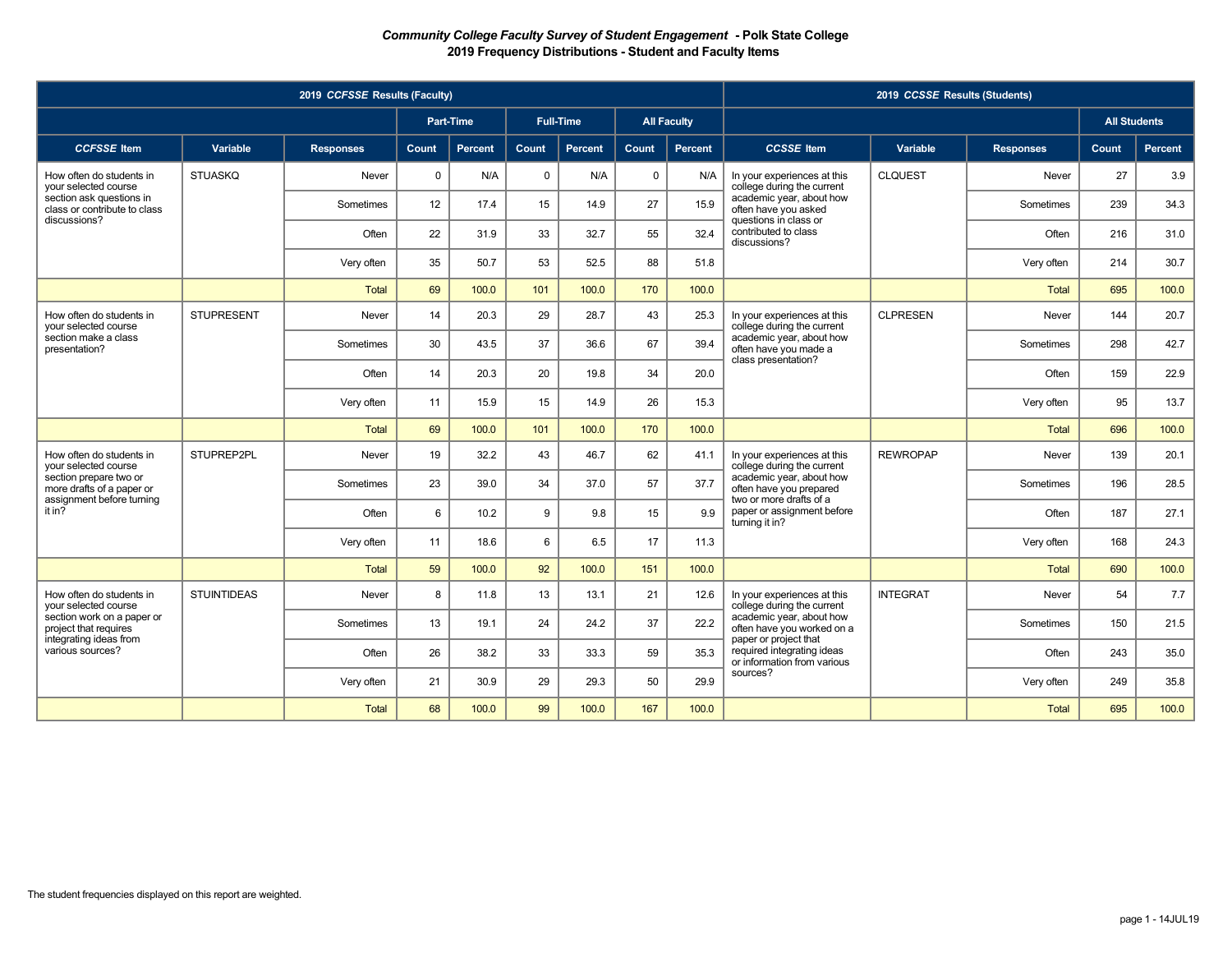|                                                        |                    | 2019 CCFSSE Results (Faculty) |                |                  |       |                  |                |                    |                                                                                     | 2019 CCSSE Results (Students) |                  |                     |         |
|--------------------------------------------------------|--------------------|-------------------------------|----------------|------------------|-------|------------------|----------------|--------------------|-------------------------------------------------------------------------------------|-------------------------------|------------------|---------------------|---------|
|                                                        |                    |                               |                | <b>Part-Time</b> |       | <b>Full-Time</b> |                | <b>All Faculty</b> |                                                                                     |                               |                  | <b>All Students</b> |         |
| <b>CCFSSE</b> Item                                     | Variable           | <b>Responses</b>              | <b>Count</b>   | Percent          | Count | Percent          | <b>Count</b>   | Percent            | <b>CCSSE</b> Item                                                                   | Variable                      | <b>Responses</b> | Count               | Percent |
| How often do students in<br>your selected course       | <b>STUUNPREP</b>   | Never                         | $\mathbf{1}$   | 1.5              | 3     | 3.1              | $\overline{4}$ | 2.5                | In your experiences at this<br>college during the current                           | <b>CLUNPREP</b>               | Never            | 253                 | 36.8    |
| section come to class<br>without completing            |                    | Sometimes                     | 41             | 62.1             | 58    | 60.4             | 99             | 61.1               | academic year, about how<br>often have you come to                                  |                               | Sometimes        | 321                 | 46.6    |
| readings or assignments?                               |                    | Often                         | 16             | 24.2             | 26    | 27.1             | 42             | 25.9               | class without completing<br>readings or assignments?                                |                               | Often            | 75                  | 11.0    |
|                                                        |                    | Very often                    | 8              | 12.1             | 9     | 9.4              | 17             | 10.5               |                                                                                     |                               | Very often       | 39                  | 5.7     |
|                                                        |                    | <b>Total</b>                  | 66             | 100.0            | 96    | 100.0            | 162            | 100.0              |                                                                                     |                               | <b>Total</b>     | 688                 | 100.0   |
| How often do students in<br>vour selected course       | <b>STUGRPINCL</b>  | Never                         | 9              | 13.4             | 12    | 12.1             | 21             | 12.7               | In your experiences at this<br>college during the current                           | <b>CLASSGRP</b>               | Never            | 136                 | 19.7    |
| section work with other<br>students on projects during |                    | Sometimes                     | 24             | 35.8             | 36    | 36.4             | 60             | 36.1               | academic year, about how<br>often have you worked with                              |                               | Sometimes        | 254                 | 36.9    |
| class?                                                 |                    | Often                         | 18             | 26.9             | 28    | 28.3             | 46             | 27.7               | other students on projects<br>during class?                                         |                               | Often            | 186                 | 27.0    |
|                                                        |                    | Very often                    | 16             | 23.9             | 23    | 23.2             | 39             | 23.5               |                                                                                     |                               | Very often       | 113                 | 16.4    |
|                                                        |                    | <b>Total</b>                  | 67             | 100.0            | 99    | 100.0            | 166            | 100.0              |                                                                                     |                               | <b>Total</b>     | 689                 | 100.0   |
| How often do students in<br>vour selected course       | <b>STUGRPOUTCL</b> | Never                         | 9              | 17.6             | 11    | 14.1             | 20             | 15.5               | In your experiences at this<br>college during the current                           | <b>OCCGRP</b>                 | Never            | 289                 | 41.7    |
| section work with<br>classmates outside of class       |                    | Sometimes                     | 24             | 47.1             | 37    | 47.4             | 61             | 47.3               | academic year, about how<br>often have you worked with                              |                               | Sometimes        | 234                 | 33.7    |
| to prepare class<br>assignments?                       |                    | Often                         | 12             | 23.5             | 22    | 28.2             | 34             | 26.4               | classmates outside of class<br>to prepare class<br>assignments?                     |                               | Often            | 123                 | 17.7    |
|                                                        |                    | Very often                    | 6              | 11.8             | 8     | 10.3             | 14             | 10.9               |                                                                                     |                               | Very often       | 48                  | 6.9     |
|                                                        |                    | <b>Total</b>                  | 51             | 100.0            | 78    | 100.0            | 129            | 100.0              |                                                                                     |                               | <b>Total</b>     | 693                 | 100.0   |
| How often do students in<br>vour selected course       | <b>STUPARTCBPR</b> | Never                         | 39             | 69.6             | 62    | 67.4             | 101            | 68.2               | In your experiences at this<br>college during the current                           | <b>PARTICCBP</b>              | Never            | 502                 | 72.6    |
| section participate in a<br>community-based project    |                    | Sometimes                     | 8              | 14.3             | 22    | 23.9             | 30             | 20.3               | academic year, about how<br>often have you participated                             |                               | Sometimes        | 135                 | 19.5    |
| (service learning activity)<br>as part of the course?  |                    | Often                         | 5              | 8.9              | 3     | 3.3              | 8              | 5.4                | in a community-based<br>project (service-learning<br>activity) as part of a regular |                               | Often            | 38                  | 5.4     |
|                                                        |                    | Very often                    | $\overline{4}$ | 7.1              | 5     | 5.4              | 9              | 6.1                | course?                                                                             |                               | Very often       | 17                  | 2.5     |
|                                                        |                    | <b>Total</b>                  | 56             | 100.0            | 92    | 100.0            | 148            | 100.0              |                                                                                     |                               | <b>Total</b>     | 692                 | 100.0   |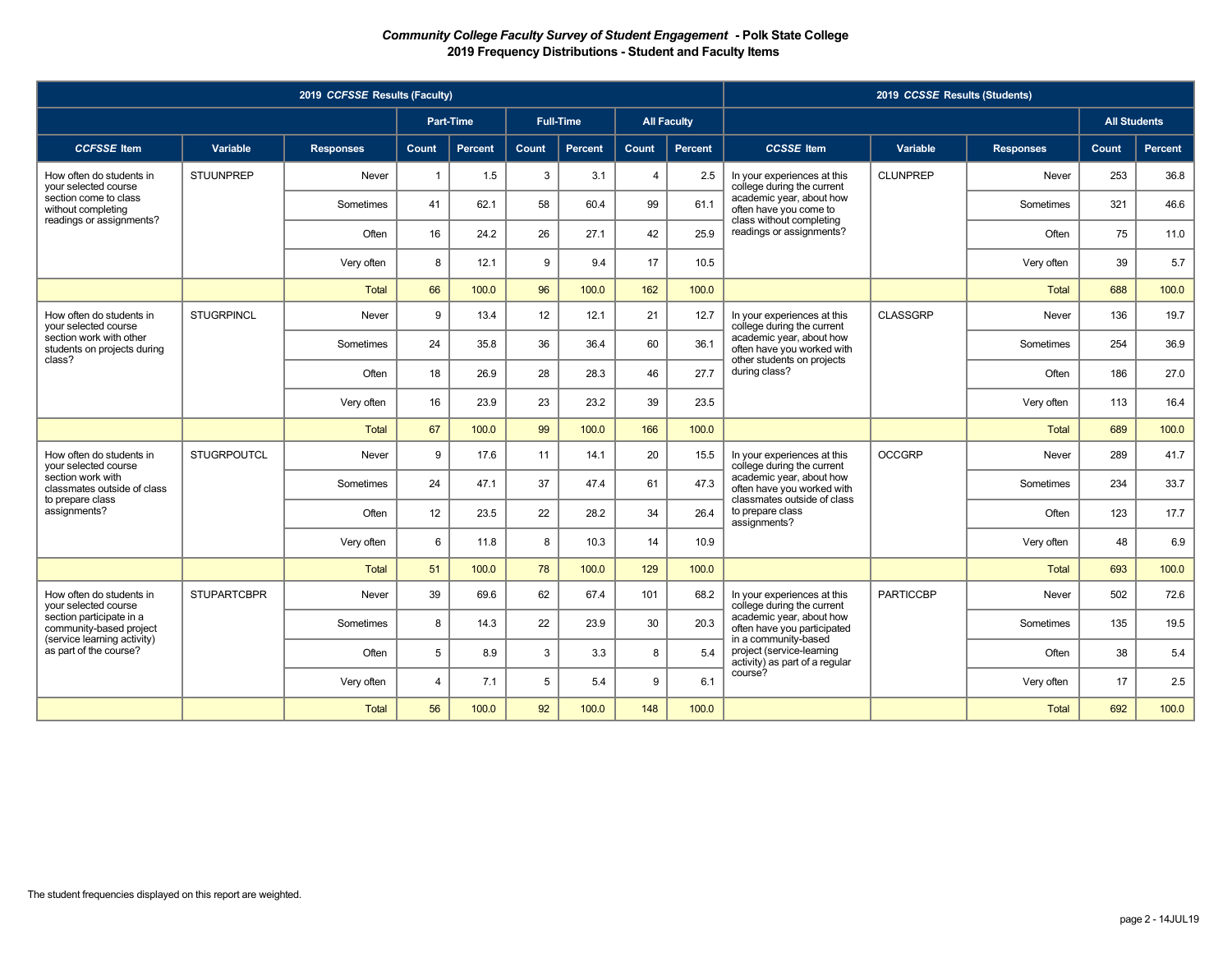|                                                         |                     | 2019 CCFSSE Results (Faculty) |                 |                  |                |                  |              |                    |                                                                              | 2019 CCSSE Results (Students) |                  |                     |         |
|---------------------------------------------------------|---------------------|-------------------------------|-----------------|------------------|----------------|------------------|--------------|--------------------|------------------------------------------------------------------------------|-------------------------------|------------------|---------------------|---------|
|                                                         |                     |                               |                 | <b>Part-Time</b> |                | <b>Full-Time</b> |              | <b>All Faculty</b> |                                                                              |                               |                  | <b>All Students</b> |         |
| <b>CCFSSE</b> Item                                      | Variable            | <b>Responses</b>              | <b>Count</b>    | Percent          | Count          | Percent          | <b>Count</b> | Percent            | <b>CCSSE</b> Item                                                            | Variable                      | <b>Responses</b> | Count,              | Percent |
| How often do students in<br>your selected course        | <b>STUEMAIL</b>     | Never                         | $\mathbf 0$     | N/A              | $\mathbf 0$    | N/A              | $\mathbf 0$  | N/A                | In your experiences at this<br>college during the current                    | <b>EMAIL</b>                  | Never            | 57                  | 8.3     |
| section use e-mail to<br>communicate with you?          |                     | Sometimes                     | $\overline{7}$  | 10.3             | 16             | 15.8             | 23           | 13.6               | academic year, about how<br>often have you used e-mail                       |                               | Sometimes        | 209                 | 30.4    |
|                                                         |                     | Often                         | 18              | 26.5             | 36             | 35.6             | 54           | 32.0               | to communicate with an<br>instructor?                                        |                               | Often            | 205                 | 29.7    |
|                                                         |                     | Very often                    | 43              | 63.2             | 49             | 48.5             | 92           | 54.4               |                                                                              |                               | Very often       | 218                 | 31.6    |
|                                                         |                     | <b>Total</b>                  | 68              | 100.0            | 101            | 100.0            | 169          | 100.0              |                                                                              |                               | <b>Total</b>     | 689                 | 100.0   |
| How often do students in<br>your selected course        | <b>STUDISCGDS</b>   | Never                         | $\Omega$        | N/A              | $\mathbf 0$    | N/A              | $\mathbf 0$  | N/A                | In your experiences at this<br>college during the current                    | <b>FACGRADE</b>               | Never            | 74                  | 10.8    |
| section discuss grades or<br>assignments with you?      |                     | Sometimes                     | 14              | 20.3             | 29             | 28.7             | 43           | 25.3               | academic year, about how<br>often have you discussed                         |                               | Sometimes        | 277                 | 40.3    |
|                                                         |                     | Often                         | 28              | 40.6             | 35             | 34.7             | 63           | 37.1               | grades or assignments with<br>an instructor?                                 |                               | Often            | 203                 | 29.5    |
|                                                         |                     | Very often                    | 27              | 39.1             | 37             | 36.6             | 64           | 37.6               |                                                                              |                               | Very often       | 133                 | 19.4    |
|                                                         |                     | <b>Total</b>                  | 69              | 100.0            | 101            | 100.0            | 170          | 100.0              |                                                                              |                               | <b>Total</b>     | 686                 | 100.0   |
| How often do students in<br>vour selected course        | <b>STUTLKCARPLN</b> | Never                         | $\overline{2}$  | 2.9              | $\overline{7}$ | 6.9              | 9            | 5.3                | In your experiences at this<br>college during the current                    | <b>FACPLANS</b>               | Never            | 160                 | 23.2    |
| section talk about career<br>plans with you?            |                     | Sometimes                     | 32              | 47.1             | 55             | 54.5             | 87           | 51.5               | academic year, about how<br>often have you talked                            |                               | Sometimes        | 301                 | 43.6    |
|                                                         |                     | Often                         | 24              | 35.3             | 20             | 19.8             | 44           | 26.0               | about career plans with an<br>instructor or advisor?                         |                               | Often            | 139                 | 20.1    |
|                                                         |                     | Very often                    | 10 <sup>°</sup> | 14.7             | 19             | 18.8             | 29           | 17.2               |                                                                              |                               | Very often       | 91                  | 13.1    |
|                                                         |                     | <b>Total</b>                  | 68              | 100.0            | 101            | 100.0            | 169          | 100.0              |                                                                              |                               | <b>Total</b>     | 690                 | 100.0   |
| How often do students in<br>vour selected course        | <b>STUDISCIDEA</b>  | Never                         | 11              | 16.2             | 6              | 5.9              | 17           | 10.1               | In your experiences at this<br>college during the current                    | <b>FACIDEAS</b>               | Never            | 333                 | 49.1    |
| section discuss ideas from<br>their readings or classes |                     | Sometimes                     | 40              | 58.8             | 62             | 61.4             | 102          | 60.4               | academic year, about how<br>often have you discussed                         |                               | Sometimes        | 232                 | 34.2    |
| with you outside of class?                              |                     | Often                         | 13              | 19.1             | 21             | 20.8             | 34           | 20.1               | ideas from your readings or<br>classes with instructors<br>outside of class? |                               | Often            | 69                  | 10.2    |
|                                                         |                     | Very often                    | $\overline{4}$  | 5.9              | 12             | 11.9             | 16           | 9.5                |                                                                              |                               | Very often       | 43                  | 6.4     |
|                                                         |                     | <b>Total</b>                  | 68              | 100.0            | 101            | 100.0            | 169          | 100.0              |                                                                              |                               | <b>Total</b>     | 677                 | 100.0   |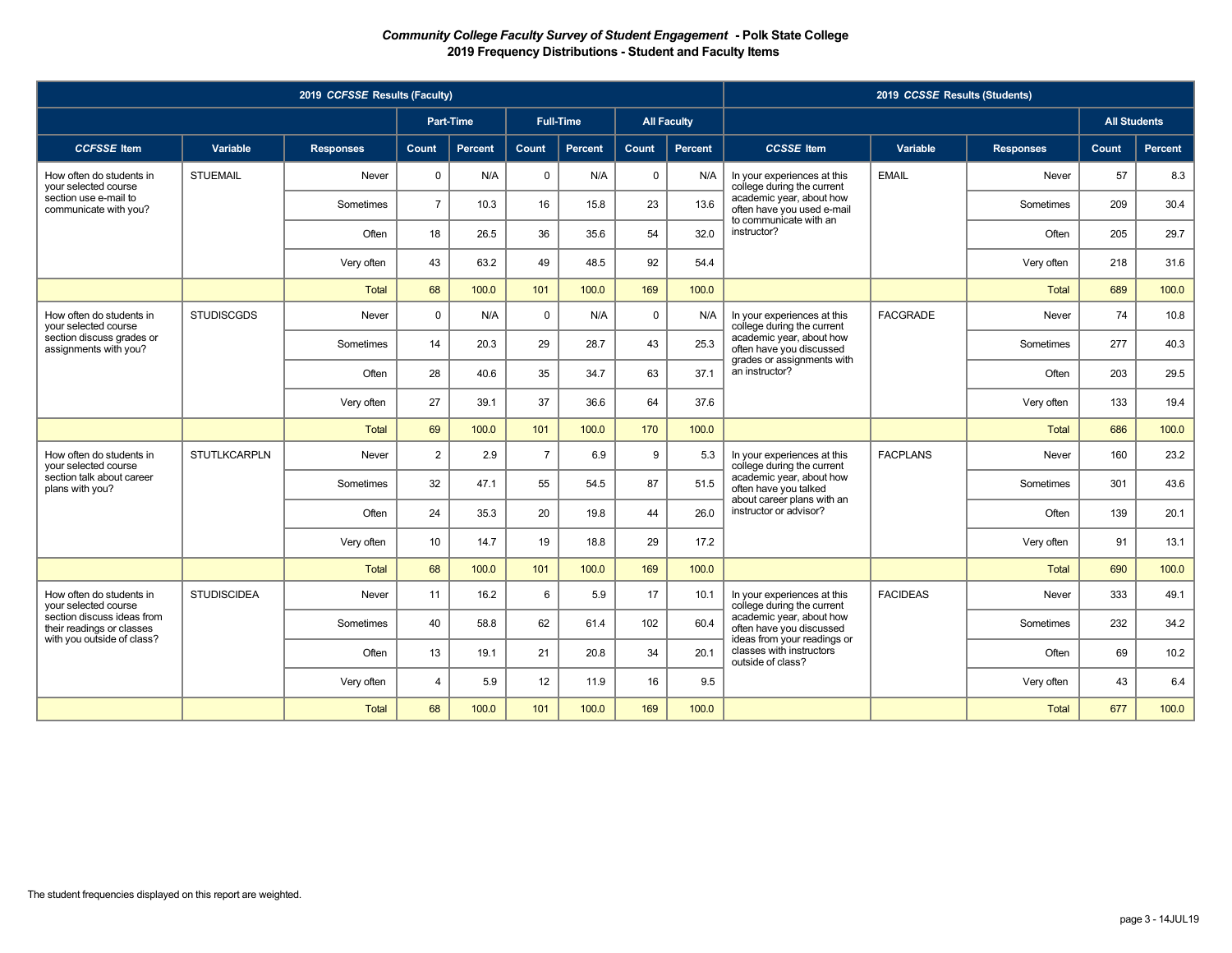|                                                        |                    | 2019 CCFSSE Results (Faculty) |                 |                |                |                  |                |                    |                                                                               | 2019 CCSSE Results (Students) |                  |                     |         |
|--------------------------------------------------------|--------------------|-------------------------------|-----------------|----------------|----------------|------------------|----------------|--------------------|-------------------------------------------------------------------------------|-------------------------------|------------------|---------------------|---------|
|                                                        |                    |                               |                 | Part-Time      |                | <b>Full-Time</b> |                | <b>All Faculty</b> |                                                                               |                               |                  | <b>All Students</b> |         |
| <b>CCFSSE</b> Item                                     | Variable           | <b>Responses</b>              | Count           | <b>Percent</b> | Count          | <b>Percent</b>   | Count          | <b>Percent</b>     | <b>CCSSE</b> Item                                                             | Variable                      | <b>Responses</b> | Count               | Percent |
| How often do students in<br>your selected course       | <b>STUPROMPTFB</b> | Never                         | 0               | N/A            | $\mathbf 0$    | N/A              | $\mathbf 0$    | N/A                | In your experiences at this<br>college during the current                     | <b>FACFEED</b>                | Never            | 50                  | 7.3     |
| section receive prompt<br>feedback (written or oral)   |                    | Sometimes                     | $\overline{4}$  | 5.9            | 5              | 5.0              | 9              | 5.3                | academic year, about how<br>often have you received                           |                               | Sometimes        | 219                 | 31.9    |
| from you about their<br>performance?                   |                    | Often                         | 25              | 36.8           | 39             | 38.6             | 64             | 37.9               | prompt feedback (written or<br>oral) from instructors on<br>your performance? |                               | Often            | 233                 | 34.0    |
|                                                        |                    | Very often                    | 39              | 57.4           | 57             | 56.4             | 96             | 56.8               |                                                                               |                               | Very often       | 184                 | 26.9    |
|                                                        |                    | <b>Total</b>                  | 68              | 100.0          | 101            | 100.0            | 169            | 100.0              |                                                                               |                               | <b>Total</b>     | 686                 | 100.0   |
| How often do students in<br>vour selected course       | <b>STUWRKHARDR</b> | Never                         | $\overline{2}$  | 3.0            | $\Omega$       | N/A              | $\overline{2}$ | 1.3                | In your experiences at this<br>college during the current                     | <b>WORKHARD</b>               | Never            | 78                  | 11.3    |
| section work harder than<br>they thought they could to |                    | Sometimes                     | 22              | 33.3           | 27             | 30.0             | 49             | 31.4               | academic year, about how<br>often have you worked                             |                               | Sometimes        | 238                 | 34.3    |
| meet your standards or<br>expectations?                |                    | Often                         | 30              | 45.5           | 45             | 50.0             | 75             | 48.1               | harder than you thought<br>you could to meet an<br>instructor's standards or  |                               | Often            | 237                 | 34.1    |
|                                                        |                    | Very often                    | 12              | 18.2           | 18             | 20.0             | 30             | 19.2               | expectations?                                                                 |                               | Very often       | 141                 | 20.4    |
|                                                        |                    | Total                         | 66              | 100.0          | 90             | 100.0            | 156            | 100.0              |                                                                               |                               | <b>Total</b>     | 694                 | 100.0   |
| How often do students in<br>your selected course       | <b>STUOTHRACT</b>  | Never                         | 32              | 48.5           | 32             | 32.0             | 64             | 38.6               | In your experiences at this<br>college during the current                     | <b>FACOTH</b>                 | Never            | 473                 | 69.0    |
| section work with you on<br>activities other than      |                    | Sometimes                     | 22              | 33.3           | 57             | 57.0             | 79             | 47.6               | academic year, about how<br>often have you worked with                        |                               | Sometimes        | 115                 | 16.8    |
| coursework?                                            |                    | Often                         | 10              | 15.2           | 11             | 11.0             | 21             | 12.7               | instructors on activities<br>other than coursework?                           |                               | Often            | 62                  | 9.1     |
|                                                        |                    | Very often                    | $\overline{2}$  | 3.0            | $\mathbf{0}$   | N/A              | $\overline{2}$ | 1.2                |                                                                               |                               | Very often       | 35                  | 5.1     |
|                                                        |                    | Total                         | 66              | 100.0          | 100            | 100.0            | 166            | 100.0              |                                                                               |                               | <b>Total</b>     | 686                 | 100.0   |
| How often do students in<br>vour selected course       | <b>STUSKIPCL</b>   | Never                         | 10 <sup>°</sup> | 15.9           | 15             | 15.8             | 25             | 15.8               | In your experiences at this<br>college during the current                     | <b>SKIPCLAS</b>               | Never            | 384                 | 55.5    |
| section skip class?                                    |                    | Sometimes                     | 45              | 71.4           | 76             | 80.0             | 121            | 76.6               | academic year, about how<br>often have you skipped<br>class?                  |                               | Sometimes        | 259                 | 37.5    |
|                                                        |                    | Often                         | 6               | 9.5            | $\overline{2}$ | 2.1              | 8              | 5.1                |                                                                               |                               | Often            | 30                  | 4.3     |
|                                                        |                    | Very often                    | $\overline{2}$  | 3.2            | $\overline{2}$ | 2.1              | $\overline{4}$ | 2.5                |                                                                               |                               | Very often       | 19                  | 2.7     |
|                                                        |                    | Total                         | 63              | 100.0          | 95             | 100.0            | 158            | 100.0              |                                                                               |                               | <b>Total</b>     | 692                 | 100.0   |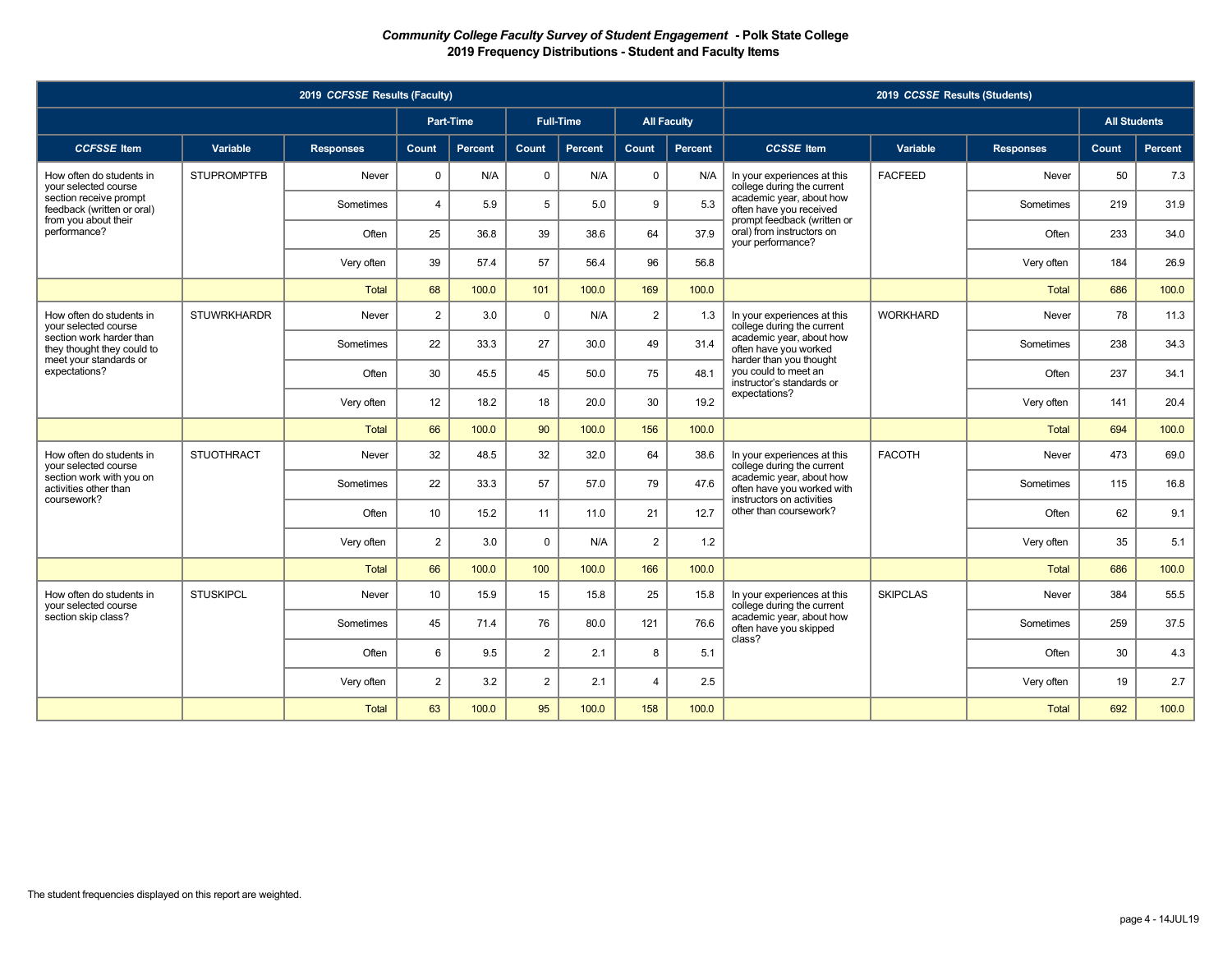|                                                                                   |                  | 2019 CCFSSE Results (Faculty) |                |                  |                |                  |       |                    |                                                                                     | 2019 CCSSE Results (Students) |                  |                     |         |
|-----------------------------------------------------------------------------------|------------------|-------------------------------|----------------|------------------|----------------|------------------|-------|--------------------|-------------------------------------------------------------------------------------|-------------------------------|------------------|---------------------|---------|
|                                                                                   |                  |                               |                | <b>Part-Time</b> |                | <b>Full-Time</b> |       | <b>All Faculty</b> |                                                                                     |                               |                  | <b>All Students</b> |         |
| <b>CCFSSE</b> Item                                                                | Variable         | <b>Responses</b>              | Count          | <b>Percent</b>   | Count          | <b>Percent</b>   | Count | <b>Percent</b>     | <b>CCSSE</b> Item                                                                   | Variable                      | <b>Responses</b> | Count,              | Percent |
| How much does the<br>coursework in your                                           | <b>FMEMORIZE</b> | Very little                   | 15             | 21.7             | 26             | 25.7             | 41    | 24.1               | During the current<br>academic year, how much                                       | <b>MEMORIZE</b>               | Very little      | 67                  | 9.6     |
| selected course section<br>emphasize memorizing                                   |                  | Some                          | 22             | 31.9             | 32             | 31.7             | 54    | 31.8               | has your coursework at this<br>college emphasized                                   |                               | Some             | 176                 | 25.3    |
| facts, ideas, or methods so<br>the students can repeat<br>them in pretty much the |                  | Quite a bit                   | 17             | 24.6             | 26             | 25.7             | 43    | 25.3               | memorizing facts, ideas, or<br>methods from your courses<br>and readings so you can |                               | Quite a bit      | 237                 | 34.1    |
| same form?                                                                        |                  | Very Much                     | 15             | 21.7             | 17             | 16.8             | 32    | 18.8               | repeat them in pretty much<br>the same form?                                        |                               | Very Much        | 215                 | 31.0    |
|                                                                                   |                  | Total                         | 69             | 100.0            | 101            | 100.0            | 170   | 100.0              |                                                                                     |                               | <b>Total</b>     | 695                 | 100.0   |
| How much does the<br>coursework in your                                           | <b>FANALYZE</b>  | Verv little                   | $\overline{2}$ | 2.9              | $\overline{1}$ | 1.0              | 3     | 1.8                | During the current<br>academic year, how much                                       | ANALYZE                       | Very little      | 38                  | 5.4     |
| selected course section<br>emphasize analyzing the                                |                  | Some                          | 14             | 20.3             | 18             | 17.8             | 32    | 18.8               | has your coursework at this<br>college emphasized                                   |                               | Some             | 191                 | 27.4    |
| basic elements of an idea,<br>experience, or theory?                              |                  | Quite a bit                   | 26             | 37.7             | 47             | 46.5             | 73    | 42.9               | analyzing the basic<br>elements of an idea.<br>experience, or theory?               |                               | Quite a bit      | 285                 | 41.0    |
|                                                                                   |                  | Very Much                     | 27             | 39.1             | 35             | 34.7             | 62    | 36.5               |                                                                                     |                               | Very Much        | 181                 | 26.1    |
|                                                                                   |                  | <b>Total</b>                  | 69             | 100.0            | 101            | 100.0            | 170   | 100.0              |                                                                                     |                               | <b>Total</b>     | 694                 | 100.0   |
| How much does the<br>coursework in your                                           | <b>FNEWIDEAS</b> | Very little                   | $\overline{1}$ | 1.4              | $\overline{1}$ | 1.0              | 2     | 1.2                | During the current<br>academic year, how much                                       | <b>NEWIDEAS</b>               | Very little      | 35                  | 5.1     |
| selected course section<br>emphasize forming a new                                |                  | Some                          | 14             | 20.3             | 21             | 20.8             | 35    | 20.6               | has your coursework at this<br>college emphasized forming                           |                               | Some             | 205                 | 29.6    |
| idea or understanding from<br>various pieces of<br>information?                   |                  | Quite a bit                   | 30             | 43.5             | 46             | 45.5             | 76    | 44.7               | a new idea or<br>understanding from various<br>pieces of information?               |                               | Quite a bit      | 267                 | 38.6    |
|                                                                                   |                  | Very Much                     | 24             | 34.8             | 33             | 32.7             | 57    | 33.5               |                                                                                     |                               | Very Much        | 186                 | 26.8    |
|                                                                                   |                  | <b>Total</b>                  | 69             | 100.0            | 101            | 100.0            | 170   | 100.0              |                                                                                     |                               | <b>Total</b>     | 693                 | 100.0   |
| How much does the<br>coursework in your                                           | <b>FEVALUATE</b> | Very little                   | 3              | 4.3              | $\overline{7}$ | 6.9              | 10    | 5.9                | During the current<br>academic year, how much                                       | <b>EVALUATE</b>               | Very little      | 87                  | 12.6    |
| selected course section<br>emphasize making                                       |                  | Some                          | 16             | 23.2             | 22             | 21.8             | 38    | 22.4               | has your coursework at this<br>college emphasized making                            |                               | Some             | 234                 | 33.9    |
| judgements about the<br>value or soundness of<br>information, arguments, or       |                  | Quite a bit                   | 28             | 40.6             | 38             | 37.6             | 66    | 38.8               | judgements about the value<br>or soundness of<br>information, arguments, or         |                               | Quite a bit      | 212                 | 30.8    |
| methods?                                                                          |                  | Very Much                     | 22             | 31.9             | 34             | 33.7             | 56    | 32.9               | methods?                                                                            |                               | Very Much        | 157                 | 22.8    |
|                                                                                   |                  | <b>Total</b>                  | 69             | 100.0            | 101            | 100.0            | 170   | 100.0              |                                                                                     |                               | <b>Total</b>     | 690                 | 100.0   |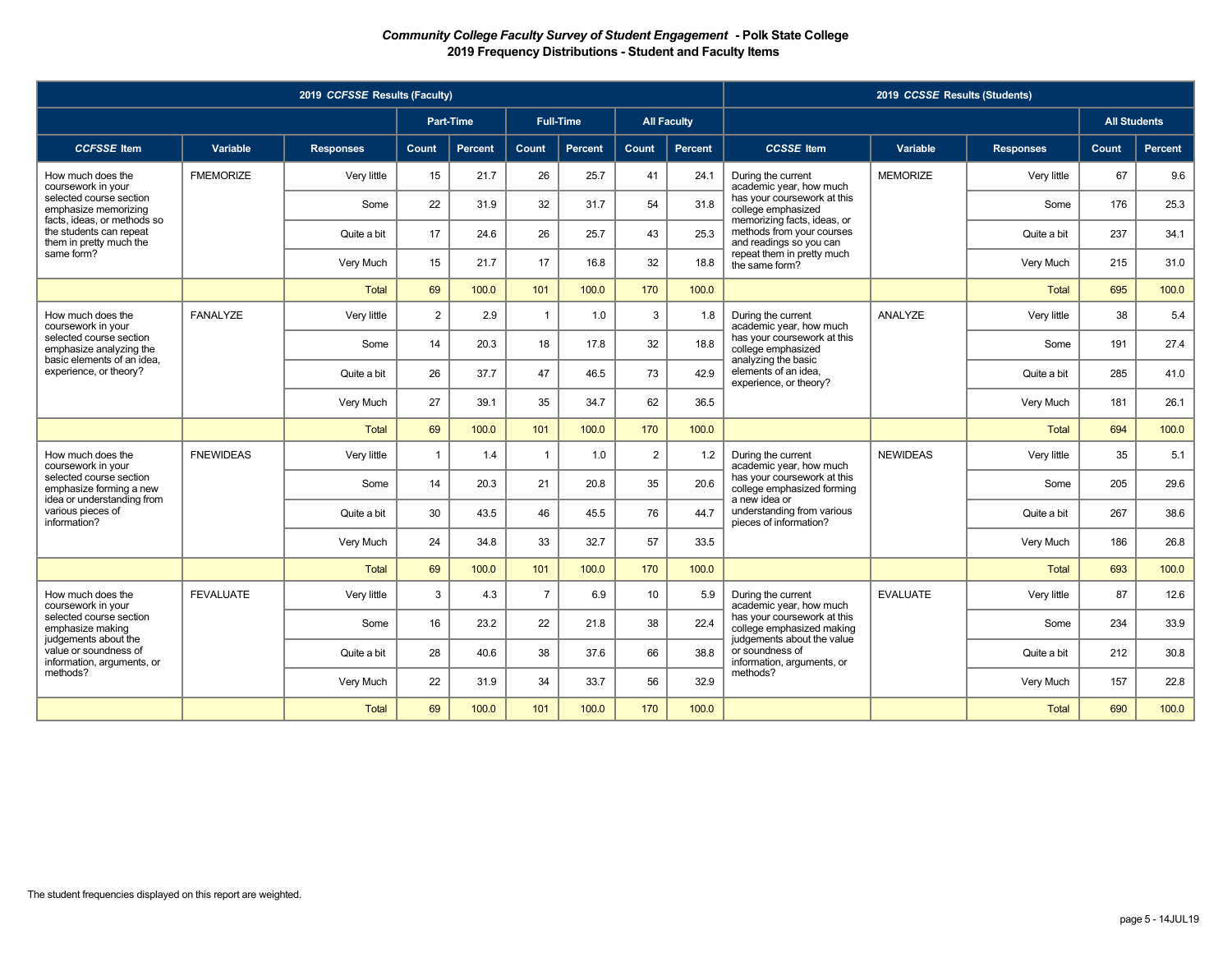|                                                                                   |                  | 2019 CCFSSE Results (Faculty) |                 |                |                |                  |                |                    |                                                                                      | 2019 CCSSE Results (Students) |                  |                     |         |
|-----------------------------------------------------------------------------------|------------------|-------------------------------|-----------------|----------------|----------------|------------------|----------------|--------------------|--------------------------------------------------------------------------------------|-------------------------------|------------------|---------------------|---------|
|                                                                                   |                  |                               |                 | Part-Time      |                | <b>Full-Time</b> |                | <b>All Faculty</b> |                                                                                      |                               |                  | <b>All Students</b> |         |
| <b>CCFSSE</b> Item                                                                | Variable         | <b>Responses</b>              | Count           | <b>Percent</b> | Count          | Percent          | Count          | <b>Percent</b>     | <b>CCSSE</b> Item                                                                    | Variable                      | <b>Responses</b> | Count               | Percent |
| How much does the<br>coursework in your                                           | <b>FAPPLYING</b> | Very little                   | $\overline{2}$  | 2.9            | $\overline{4}$ | 4.0              | 6              | 3.5                | During the current<br>academic year, how much                                        | <b>APPLYING</b>               | Very little      | 81                  | 11.7    |
| selected course section<br>emphasize applying<br>theories or concepts to          |                  | Some                          | 18              | 26.1           | 17             | 16.8             | 35             | 20.6               | has your coursework at this<br>college emphasized<br>applying theories or            |                               | Some             | 218                 | 31.5    |
| practical problems or in<br>new situations?                                       |                  | Quite a bit                   | 24              | 34.8           | 47             | 46.5             | 71             | 41.8               | concepts to practical<br>problems or in new                                          |                               | Quite a bit      | 229                 | 33.1    |
|                                                                                   |                  | Very Much                     | 25              | 36.2           | 33             | 32.7             | 58             | 34.1               | situations?                                                                          |                               | Very Much        | 164                 | 23.6    |
|                                                                                   |                  | <b>Total</b>                  | 69              | 100.0          | 101            | 100.0            | 170            | 100.0              |                                                                                      |                               | <b>Total</b>     | 693                 | 100.0   |
| How much does the<br>coursework in your                                           | <b>FPERFORM</b>  | Very little                   | 3               | 4.3            | $\overline{7}$ | 6.9              | 10             | 5.9                | During the current<br>academic year, how much                                        | <b>PERFORM</b>                | Very little      | 78                  | 11.3    |
| selected course section<br>emphasize having students<br>use information they have |                  | Some                          | 18              | 26.1           | 26             | 25.7             | 44             | 25.9               | has your coursework at this<br>college emphasized using<br>information you have read |                               | Some             | 195                 | 28.1    |
| read or heard to perform a<br>new skill?                                          |                  | Quite a bit                   | 24              | 34.8           | 34             | 33.7             | 58             | 34.1               | or heard to perform a new<br>skill?                                                  |                               | Quite a bit      | 231                 | 33.4    |
|                                                                                   |                  | Very Much                     | 24              | 34.8           | 34             | 33.7             | 58             | 34.1               |                                                                                      |                               | Very Much        | 189                 | 27.3    |
|                                                                                   |                  | <b>Total</b>                  | 69              | 100.0          | 101            | 100.0            | 170            | 100.0              |                                                                                      |                               | <b>Total</b>     | 693                 | 100.0   |
| In your selected course<br>section, about how much                                | <b>AMTREAD</b>   | None                          | $\Omega$        | N/A            | $\overline{4}$ | 4.0              | $\overline{4}$ | 2.4                | During the current<br>academic year, how much                                        | <b>ASSIGREAD</b>              | None             | 21                  | 3.1     |
| reading and writing do your<br>students do? Number of<br>assigned textbooks,      |                  | $\overline{1}$                | 24              | 34.8           | 45             | 44.6             | 69             | 40.6               | reading and writing have<br>you done at this college?<br>Number of assigned          |                               | 1 to 4           | 286                 | 41.9    |
| manuals, books, or packets<br>of course readings                                  |                  | $2 - 3$                       | 27              | 39.1           | 33             | 32.7             | 60             | 35.3               | textbooks, manuals, books,<br>or packets of course                                   |                               | 5 to 10          | 169                 | 24.7    |
|                                                                                   |                  | $4 - 6$                       | $\overline{7}$  | 10.1           | 10             | 9.9              | 17             | 10.0               | readings                                                                             |                               | 11 to 20         | 107                 | 15.6    |
|                                                                                   |                  | More than 6                   | 11              | 15.9           | 9              | 8.9              | 20             | 11.8               |                                                                                      |                               | More than 20     | 101                 | 14.7    |
|                                                                                   |                  | <b>Total</b>                  | 69              | 100.0          | 101            | 100.0            | 170            | 100.0              |                                                                                      |                               | <b>Total</b>     | 683                 | 100.0   |
| In your selected course<br>section, about how much                                | <b>AMTWRITE</b>  | None                          | 11              | 15.9           | 24             | 24.0             | 35             | 20.7               | During the current<br>academic year, how much                                        | <b>NUMPAPRRPTS</b>            | None             | 48                  | 7.0     |
| reading and writing do your<br>students do? Number of                             |                  | $\overline{1}$                | 17              | 24.6           | 19             | 19.0             | 36             | 21.3               | reading and writing have<br>you done at this college?                                |                               | $2$ to 4         | 201                 | 29.3    |
| written papers or reports of<br>any length                                        |                  | $2 - 3$                       | 22              | 31.9           | 17             | 17.0             | 39             | 23.1               | Number of written papers or<br>reports of any length                                 |                               | 6 to 10          | 229                 | 33.4    |
|                                                                                   |                  | $4 - 6$                       | 9               | 13.0           | 21             | 21.0             | 30             | 17.8               |                                                                                      |                               | 12 to 20         | 114                 | 16.6    |
|                                                                                   |                  | More than 6                   | 10 <sup>°</sup> | 14.5           | 19             | 19.0             | 29             | 17.2               |                                                                                      |                               | More than 21     | 94                  | 13.7    |
|                                                                                   |                  | <b>Total</b>                  | 69              | 100.0          | 100            | 100.0            | 169            | 100.0              |                                                                                      |                               | <b>Total</b>     | 685                 | 100.0   |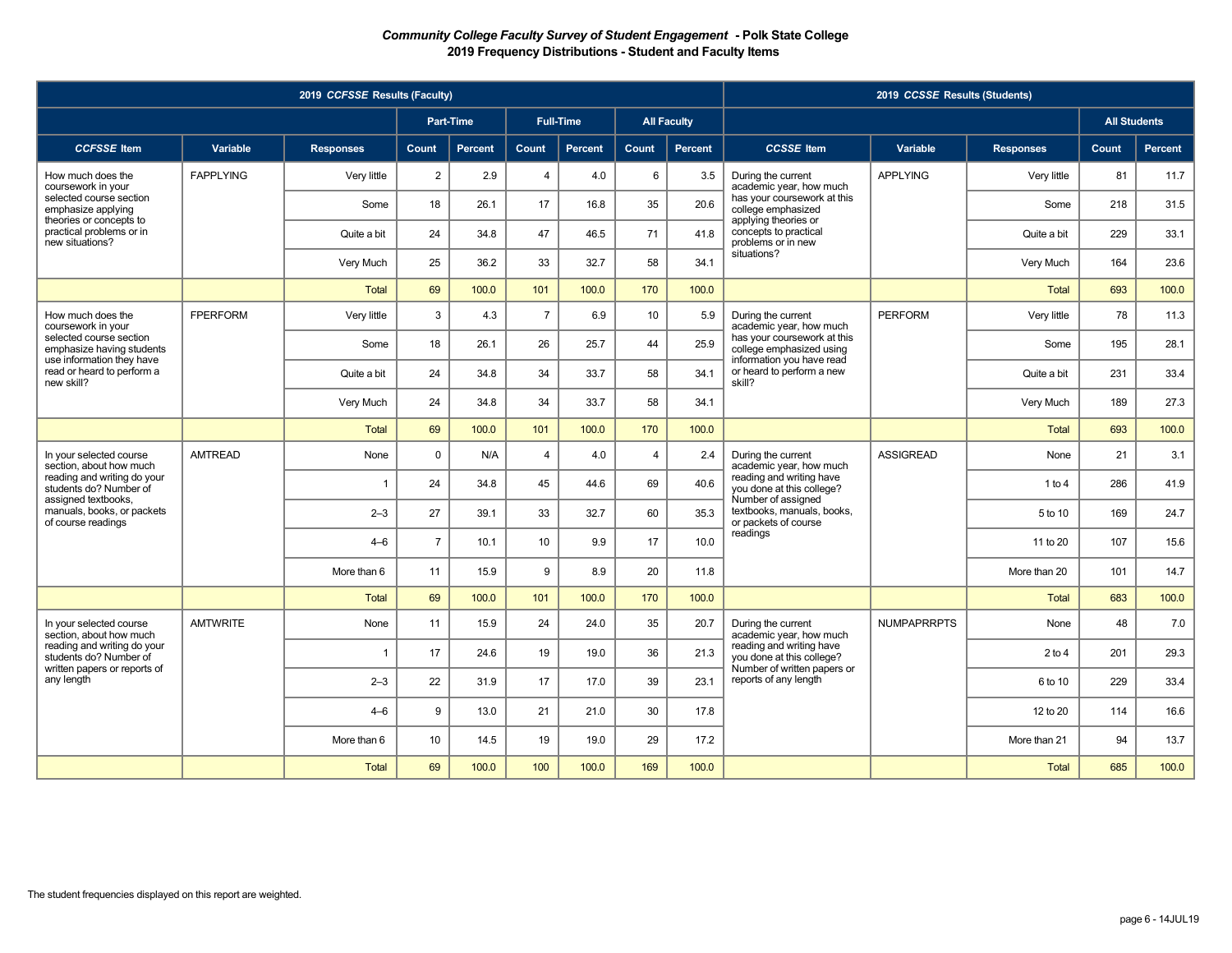|                                                                                    |                     | 2019 CCFSSE Results (Faculty) |                |                |                |                  |                |                    |                                                                                    | 2019 CCSSE Results (Students) |                              |                     |                |
|------------------------------------------------------------------------------------|---------------------|-------------------------------|----------------|----------------|----------------|------------------|----------------|--------------------|------------------------------------------------------------------------------------|-------------------------------|------------------------------|---------------------|----------------|
|                                                                                    |                     |                               |                | Part-Time      |                | <b>Full-Time</b> |                | <b>All Faculty</b> |                                                                                    |                               |                              | <b>All Students</b> |                |
| <b>CCFSSE</b> Item                                                                 | Variable            | <b>Responses</b>              | Count          | <b>Percent</b> | Count          | <b>Percent</b>   | <b>Count</b>   | Percent            | <b>CCSSE</b> Item                                                                  | Variable                      | <b>Responses</b>             | Count               | <b>Percent</b> |
| Select the response that<br>best represents the extent                             | <b>XAMSCHALNG</b>   | (1) Extremely easy            | $\mathbf 0$    | N/A            | $\mathsf 0$    | N/A              | $\mathbf 0$    | N/A                | Mark the response that<br>best represents the extent                               | CHALNGXAM                     | (1) Extremely easy           | 17                  | 2.5            |
| to which your examinations<br>in your selected course                              |                     | (2)                           | $\overline{2}$ | 2.9            | $\mathbf 0$    | N/A              | $\overline{2}$ | 1.2                | to which your examinations<br>during the current                                   |                               | (2)                          | 12                  | 1.8            |
| section challenge students<br>to do their best work                                |                     | (3)                           | $\overline{2}$ | 2.9            | $\mathbf{1}$   | 1.0              | $\mathbf{3}$   | 1.8                | academic year have<br>challenged you to do your<br>best work at this college       |                               | (3)                          | 57                  | 8.6            |
|                                                                                    |                     | (4)                           | $\overline{4}$ | 5.8            | 5              | 5.0              | 9              | 5.3                |                                                                                    |                               | (4)                          | 206                 | 31.1           |
|                                                                                    |                     | (5)                           | 17             | 24.6           | 21             | 21.0             | 38             | 22.5               |                                                                                    |                               | (5)                          | 212                 | 32.0           |
|                                                                                    |                     | (6)                           | 42             | 60.9           | 66             | 66.0             | 108            | 63.9               |                                                                                    |                               | (6)                          | 95                  | 14.3           |
|                                                                                    |                     | (7) Extremely<br>challenging  | $\overline{2}$ | 2.9            | $\overline{7}$ | 7.0              | 9              | 5.3                |                                                                                    |                               | (7) Extremely<br>challenging | 64                  | 9.7            |
|                                                                                    |                     | <b>Total</b>                  | 69             | 100.0          | 100            | 100.0            | 169            | 100.0              |                                                                                    |                               | Total                        | 663                 | 100.0          |
| How much do you<br>emphasize encouraging                                           | <b>ENCOURSTUDY</b>  | Very little                   | $\mathbf 0$    | N/A            | $\mathbf 0$    | N/A              | $\mathbf 0$    | N/A                | How much does this college<br>emphasize encouraging                                | <b>ENVSCHOL</b>               | Very little                  | 30                  | 4.4            |
| students to spend<br>significant amounts of time<br>studying in your selected      |                     | Some                          | 11             | 15.9           | 21             | 20.8             | 32             | 18.8               | you to spend significant<br>amounts of time studying?                              |                               | Some                         | 159                 | 23.1           |
| course section?                                                                    |                     | Quite a bit                   | 27             | 39.1           | 39             | 38.6             | 66             | 38.8               |                                                                                    |                               | Quite a bit                  | 304                 | 44.1           |
|                                                                                    |                     | Very much                     | 31             | 44.9           | 41             | 40.6             | 72             | 42.4               |                                                                                    |                               | Very much                    | 195                 | 28.3           |
|                                                                                    |                     | <b>Total</b>                  | 69             | 100.0          | 101            | 100.0            | 170            | 100.0              |                                                                                    |                               | <b>Total</b>                 | 688                 | 100.0          |
| How much do you<br>emphasize providing                                             | <b>PROVIDSUPRT</b>  | Very little                   | $\mathbf 0$    | N/A            | $\mathbf 0$    | N/A              | $\mathbf 0$    | N/A                | How much does this college<br>emphasize providing the                              | <b>ENVSUPRT</b>               | Very little                  | 35                  | 5.0            |
| students the support they<br>need to help them succeed<br>at this college in your  |                     | Some                          | 8              | 11.6           | 12             | 11.9             | 20             | 11.8               | support you need to<br>succeed at this college?                                    |                               | Some                         | 174                 | 25.4           |
| selected course section?                                                           |                     | Quite a bit                   | 17             | 24.6           | 31             | 30.7             | 48             | 28.2               |                                                                                    |                               | Quite a bit                  | 271                 | 39.5           |
|                                                                                    |                     | Very much                     | 44             | 63.8           | 58             | 57.4             | 102            | 60.0               |                                                                                    |                               | Very much                    | 207                 | 30.1           |
|                                                                                    |                     | <b>Total</b>                  | 69             | 100.0          | 101            | 100.0            | 170            | 100.0              |                                                                                    |                               | <b>Total</b>                 | 688                 | 100.0          |
| How much do you<br>emphasize encouraging                                           | <b>ENCOURDIVCON</b> | Very little                   | $\overline{2}$ | 2.9            | 11             | 10.9             | 13             | 7.6                | How much does this college<br>emphasize encouraging                                | <b>ENVDIVRS</b>               | Very little                  | 97                  | 14.2           |
| contact among students<br>from different economic.<br>social, and racial or ethnic |                     | Some                          | 11             | 15.9           | 15             | 14.9             | 26             | 15.3               | contact among students<br>from different economic.<br>social, and racial or ethnic |                               | Some                         | 190                 | 27.8           |
| background in your<br>selected course section?                                     |                     | Quite a bit                   | 19             | 27.5           | 37             | 36.6             | 56             | 32.9               | backgrounds?                                                                       |                               | Quite a bit                  | 221                 | 32.3           |
|                                                                                    |                     | Very much                     | 37             | 53.6           | 38             | 37.6             | 75             | 44.1               |                                                                                    |                               | Very much                    | 176                 | 25.7           |
|                                                                                    |                     | Total                         | 69             | 100.0          | 101            | 100.0            | 170            | 100.0              |                                                                                    |                               | Total                        | 684                 | 100.0          |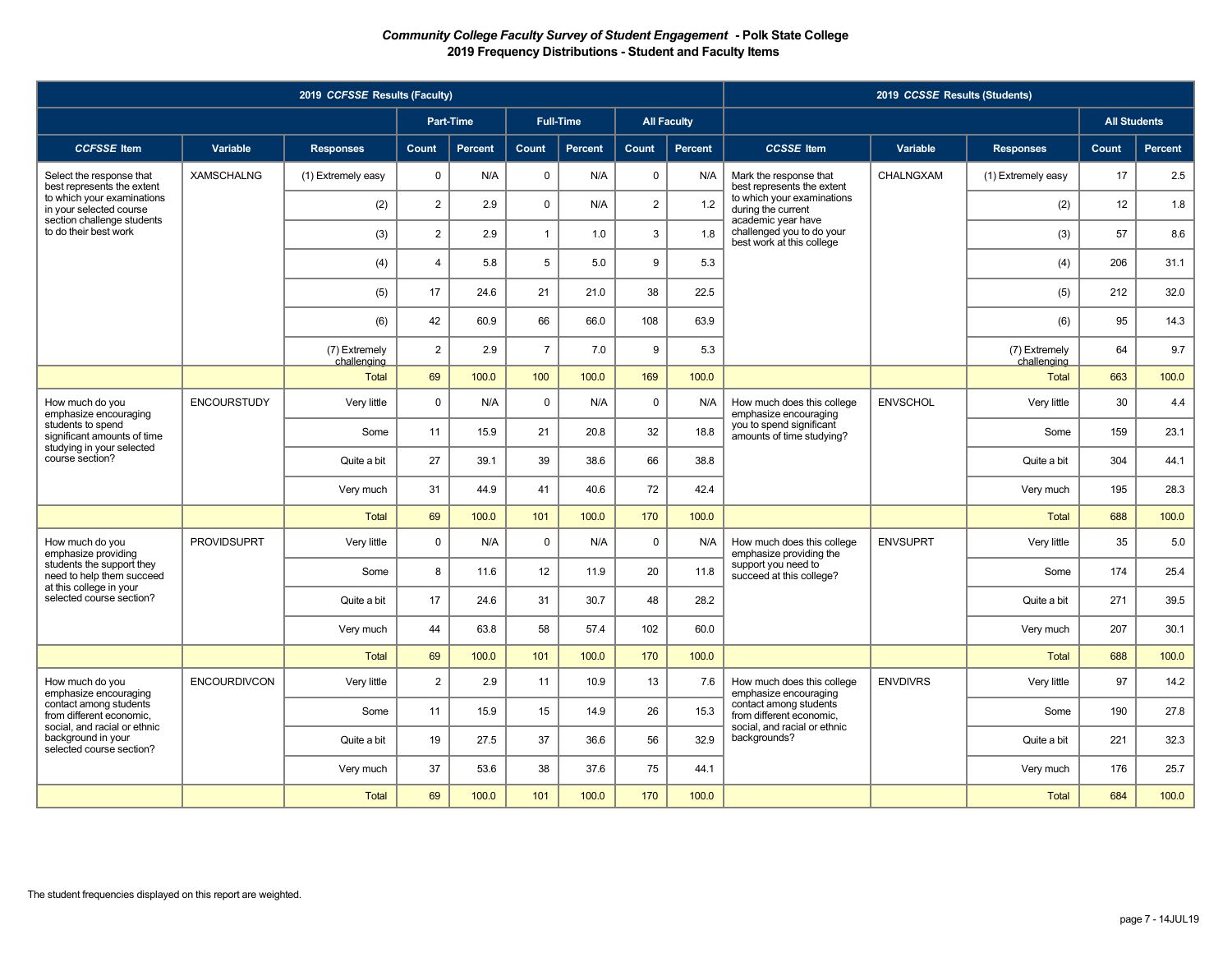|                                                                               |                   | 2019 CCFSSE Results (Faculty) |                |                  |                |                  |                |                    |                                                                                       | 2019 CCSSE Results (Students) |                  |                     |         |
|-------------------------------------------------------------------------------|-------------------|-------------------------------|----------------|------------------|----------------|------------------|----------------|--------------------|---------------------------------------------------------------------------------------|-------------------------------|------------------|---------------------|---------|
|                                                                               |                   |                               |                | <b>Part-Time</b> |                | <b>Full-Time</b> |                | <b>All Faculty</b> |                                                                                       |                               |                  | <b>All Students</b> |         |
| <b>CCFSSE</b> Item                                                            | Variable          | <b>Responses</b>              | Count          | <b>Percent</b>   | Count          | <b>Percent</b>   | Count          | <b>Percent</b>     | <b>CCSSE</b> Item                                                                     | Variable                      | <b>Responses</b> | Count               | Percent |
| About how many hours on<br>average do you think                               | HRSPREP4CL        | None                          | $\mathbf 0$    | N/A              | $\overline{1}$ | 1.0              | $\overline{1}$ | 0.6                | About how many hours do<br>you spend in a typical                                     | ACADPR01                      | None             | 11                  | 1.6     |
| students at this college<br>spend in a typical 7-day                          |                   | $1 - 5$                       | 38             | 55.1             | 52             | 51.5             | 90             | 52.9               | 7-day week preparing for<br>class (studying, reading,                                 |                               | $1-5$            | 301                 | 43.8    |
| week preparing for class<br>(studying, reading, writing,<br>rehearsing, doing |                   | $6 - 10$                      | 23             | 33.3             | 32             | 31.7             | 55             | 32.4               | writing, rehearsing, doing<br>homework, etc.)?                                        |                               | $6 - 10$         | 195                 | 28.5    |
| homework, etc.)?                                                              |                   | $11 - 20$                     | 6              | 8.7              | 11             | 10.9             | 17             | 10.0               |                                                                                       |                               | $11 - 20$        | 124                 | 18.0    |
|                                                                               |                   | $21 - 30$                     | $\overline{2}$ | 2.9              | $\overline{2}$ | 2.0              | $\overline{4}$ | 2.4                |                                                                                       |                               | 21-30            | 34                  | 4.9     |
|                                                                               |                   | More than 30                  | $\mathbf 0$    | N/A              | 3              | 3.0              | 3              | 1.8                |                                                                                       |                               | More than 30     | 22                  | 3.2     |
|                                                                               |                   | Total                         | 69             | 100.0            | 101            | 100.0            | 170            | 100.0              |                                                                                       |                               | <b>Total</b>     | 687                 | 100.0   |
| About how many hours on<br>average do you think                               | HRSWRK4PAY        | None                          | $\overline{1}$ | 1.4              | $\overline{1}$ | 1.0              | $\overline{2}$ | 1.2                | About how many hours do<br>you spend in a typical                                     | <b>PAYWORK</b>                | None             | 160                 | 23.5    |
| students at this college<br>spend in a typical 7-day<br>week working for pay? |                   | $1 - 5$                       | $\mathbf{1}$   | 1.4              | $\overline{2}$ | 2.0              | 3              | 1.8                | 7-day week working for<br>pay?                                                        |                               | $1-5$            | 61                  | 9.0     |
|                                                                               |                   | $6 - 10$                      | $\overline{7}$ | 10.1             | 3              | 3.0              | 10             | 5.9                |                                                                                       |                               | $6 - 10$         | 58                  | 8.5     |
|                                                                               |                   | $11 - 20$                     | 14             | 20.3             | 23             | 22.8             | 37             | 21.8               |                                                                                       |                               | $11 - 20$        | 80                  | 11.7    |
|                                                                               |                   | $21 - 30$                     | 25             | 36.2             | 51             | 50.5             | 76             | 44.7               |                                                                                       |                               | 21-30            | 140                 | 20.6    |
|                                                                               |                   | More than 30                  | 21             | 30.4             | 21             | 20.8             | 42             | 24.7               |                                                                                       |                               | More than 30     | 181                 | 26.7    |
|                                                                               |                   | Total                         | 69             | 100.0            | 101            | 100.0            | 170            | 100.0              |                                                                                       |                               | Total            | 680                 | 100.0   |
| About how many hours on<br>average do you think                               | <b>HRSSTUORGS</b> | None                          | 8              | 11.8             | 12             | 11.9             | 20             | 11.8               | About how many hours do<br>you spend in a typical                                     | <b>PARTICXCUR</b>             | None             | 518                 | 75.6    |
| students at this college<br>spend in a typical 7-day                          |                   | $1 - 5$                       | 48             | 70.6             | 70             | 69.3             | 118            | 69.8               | 7-day week participating in<br>college-sponsored activities<br>(organizations, campus |                               | $1 - 5$          | 104                 | 15.1    |
| week participating in<br>college-sponsored<br>activities (organizations,      |                   | $6 - 10$                      | 9              | 13.2             | 16             | 15.8             | 25             | 14.8               | publications, student<br>government, intramural                                       |                               | $6 - 10$         | 33                  | 4.9     |
| campus publications.<br>student government,<br>intramural sports, etc.)?      |                   | $11 - 20$                     | $\overline{2}$ | 2.9              | 3              | 3.0              | 5              | 3.0                | sports, etc.)?                                                                        |                               | $11 - 20$        | 18                  | 2.6     |
|                                                                               |                   | $21 - 30$                     | $\overline{1}$ | 1.5              | $\mathbf 0$    | N/A              | $\overline{1}$ | 0.6                |                                                                                       |                               | 21-30            | $\overline{7}$      | 1.0     |
|                                                                               |                   | More than 30                  | $\mathbf{0}$   | N/A              | $\Omega$       | N/A              | $\mathbf 0$    | N/A                |                                                                                       |                               | More than 30     | 6                   | 0.9     |
|                                                                               |                   | <b>Total</b>                  | 68             | 100.0            | 101            | 100.0            | 169            | 100.0              |                                                                                       |                               | <b>Total</b>     | 686                 | 100.0   |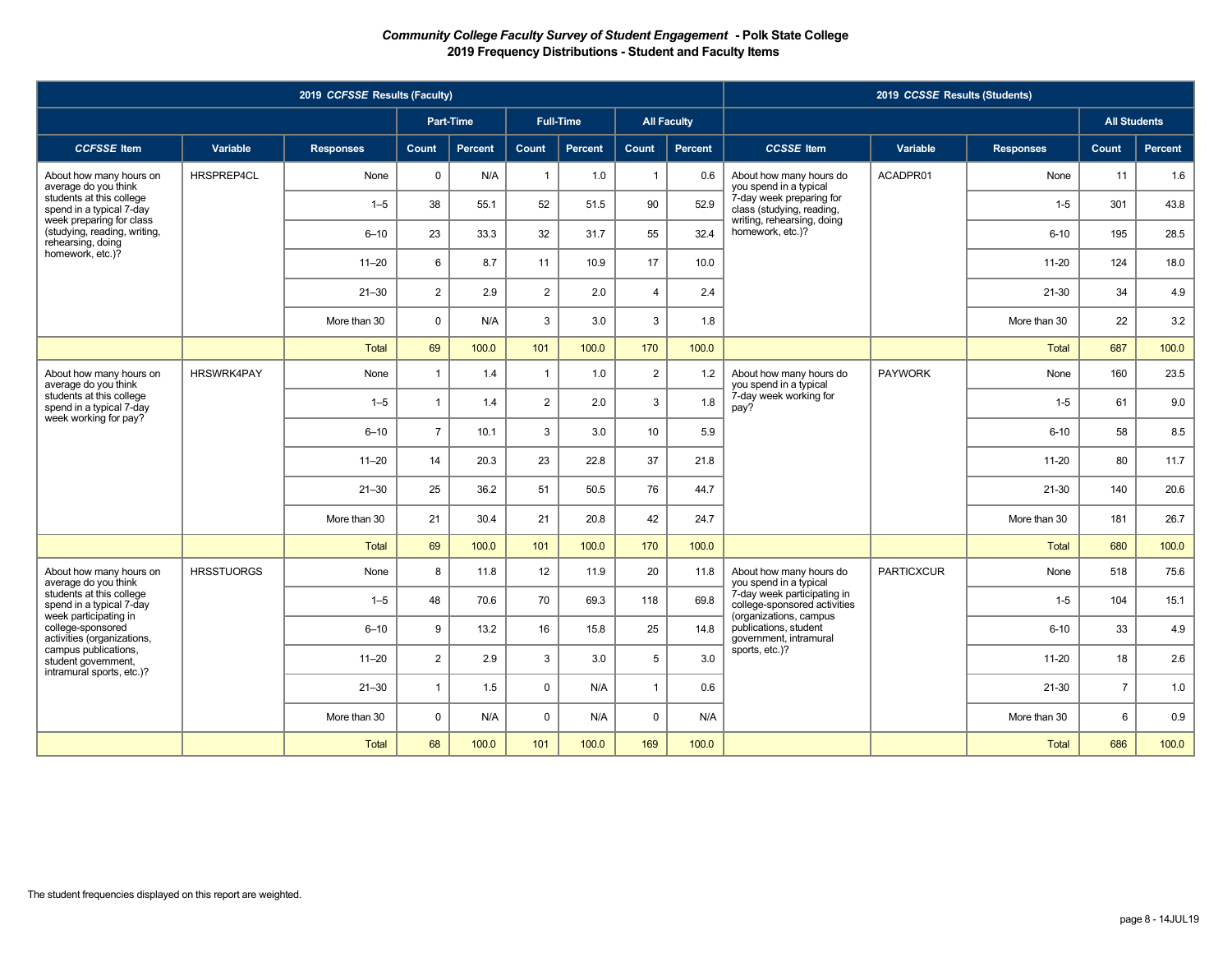|                                                                               |                   | 2019 CCFSSE Results (Faculty) |                |                  |                |                  |                |                    |                                                                          | 2019 CCSSE Results (Students) |                  |                     |         |
|-------------------------------------------------------------------------------|-------------------|-------------------------------|----------------|------------------|----------------|------------------|----------------|--------------------|--------------------------------------------------------------------------|-------------------------------|------------------|---------------------|---------|
|                                                                               |                   |                               |                | <b>Part-Time</b> |                | <b>Full-Time</b> |                | <b>All Faculty</b> |                                                                          |                               |                  | <b>All Students</b> |         |
| <b>CCFSSE</b> Item                                                            | Variable          | <b>Responses</b>              | Count          | <b>Percent</b>   | Count          | <b>Percent</b>   | Count          | Percent            | <b>CCSSE</b> Item                                                        | Variable                      | <b>Responses</b> | Count               | Percent |
| About how many hours on<br>average do you think                               | <b>HRSCAREDEP</b> | None                          | $\mathbf 0$    | N/A              | $\overline{1}$ | 1.0              | $\overline{1}$ | 0.6                | About how many hours do<br>you spend in a typical                        | CAREDE01                      | None             | 333                 | 48.8    |
| students at this college<br>spend in a typical 7-day                          |                   | $1 - 5$                       | 13             | 18.8             | 13             | 12.9             | 26             | 15.3               | 7-day week providing care<br>for dependents living with                  |                               | $1 - 5$          | 117                 | 17.2    |
| week providing care for<br>dependents living with them<br>(parents, children, |                   | $6 - 10$                      | 18             | 26.1             | 23             | 22.8             | 41             | 24.1               | you (parents, children,<br>spouse, etc.)?                                |                               | $6 - 10$         | 67                  | 9.8     |
| spouses, etc.)?                                                               |                   | $11 - 20$                     | 16             | 23.2             | 27             | 26.7             | 43             | 25.3               |                                                                          |                               | $11 - 20$        | 36                  | 5.3     |
|                                                                               |                   | $21 - 30$                     | 8              | 11.6             | 21             | 20.8             | 29             | 17.1               |                                                                          |                               | $21 - 30$        | 15                  | 2.2     |
|                                                                               |                   | More than 30                  | 14             | 20.3             | 16             | 15.8             | 30             | 17.6               |                                                                          |                               | More than 30     | 114                 | 16.7    |
|                                                                               |                   | <b>Total</b>                  | 69             | 100.0            | 101            | 100.0            | 170            | 100.0              |                                                                          |                               | <b>Total</b>     | 682                 | 100.0   |
| About how many hours on<br>average do you think                               | <b>HRSCOMMUTE</b> | None                          | $\mathsf 0$    | N/A              | $\overline{1}$ | 1.0              | $\overline{1}$ | 0.6                | About how many hours do<br>you spend in a typical                        | <b>COMMUTE</b>                | None             | 61                  | 8.9     |
| students at this college<br>spend in a typical 7-day<br>week commuting to and |                   | $1 - 5$                       | 42             | 60.9             | 58             | 57.4             | 100            | 58.8               | 7-day week commuting to<br>and from classes?                             |                               | $1 - 5$          | 475                 | 69.7    |
| from classes?                                                                 |                   | $6 - 10$                      | 16             | 23.2             | 25             | 24.8             | 41             | 24.1               |                                                                          |                               | $6 - 10$         | 83                  | 12.1    |
|                                                                               |                   | $11 - 20$                     | 6              | 8.7              | 8              | 7.9              | 14             | 8.2                |                                                                          |                               | $11 - 20$        | 37                  | 5.4     |
|                                                                               |                   | $21 - 30$                     | $\overline{2}$ | 2.9              | $\overline{7}$ | 6.9              | 9              | 5.3                |                                                                          |                               | $21 - 30$        | 9                   | 1.4     |
|                                                                               |                   | More than 30                  | 3              | 4.3              | $\overline{2}$ | 2.0              | 5              | 2.9                |                                                                          |                               | More than 30     | 17                  | 2.5     |
|                                                                               |                   | <b>Total</b>                  | 69             | 100.0            | 101            | 100.0            | 170            | 100.0              |                                                                          |                               | Total            | 682                 | 100.0   |
| To what extent do students'<br>experiences in your                            | <b>FGNWORK</b>    | Very Little                   | 6              | 9.1              | 9              | 8.9              | 15             | 9.0                | How much has your<br>experience at this college                          | <b>GNWORK</b>                 | Very Little      | 169                 | 24.7    |
| selected course section<br>contribute to their<br>knowledge, skills, and      |                   | Some                          | 18             | 27.3             | 28             | 27.7             | 46             | 27.5               | contributed to your<br>knowledge, skills, and<br>personal development in |                               | Some             | 225                 | 32.9    |
| personal development in<br>acquiring job- or                                  |                   | Quite a bit                   | 27             | 40.9             | 35             | 34.7             | 62             | 37.1               | acquiring job- or<br>work-related knowledge                              |                               | Quite a bit      | 163                 | 23.8    |
| work-related knowledge<br>and skills?                                         |                   | Very much                     | 15             | 22.7             | 29             | 28.7             | 44             | 26.3               | and skills?                                                              |                               | Very much        | 127                 | 18.6    |
|                                                                               |                   | <b>Total</b>                  | 66             | 100.0            | 101            | 100.0            | 167            | 100.0              |                                                                          |                               | <b>Total</b>     | 684                 | 100.0   |
| To what extent do students'<br>experiences in your                            | <b>FGNWRITE</b>   | Very Little                   | $\overline{7}$ | 10.8             | 15             | 15.6             | 22             | 13.7               | How much has your<br>experience at this college                          | <b>GNWRITE</b>                | Very Little      | 58                  | 8.4     |
| selected course section<br>contribute to their                                |                   | Some                          | 14             | 21.5             | 28             | 29.2             | 42             | 26.1               | contributed to your<br>knowledge, skills, and<br>personal development in |                               | Some             | 202                 | 29.5    |
| knowledge, skills, and<br>personal development in<br>writing clearly and      |                   | Quite a bit                   | 27             | 41.5             | 28             | 29.2             | 55             | 34.2               | writing clearly and<br>effectively?                                      |                               | Quite a bit      | 246                 | 36.0    |
| effectively?                                                                  |                   | Very much                     | 17             | 26.2             | 25             | 26.0             | 42             | 26.1               |                                                                          |                               | Very much        | 179                 | 26.1    |
|                                                                               |                   | Total                         | 65             | 100.0            | 96             | 100.0            | 161            | 100.0              |                                                                          |                               | Total            | 684                 | 100.0   |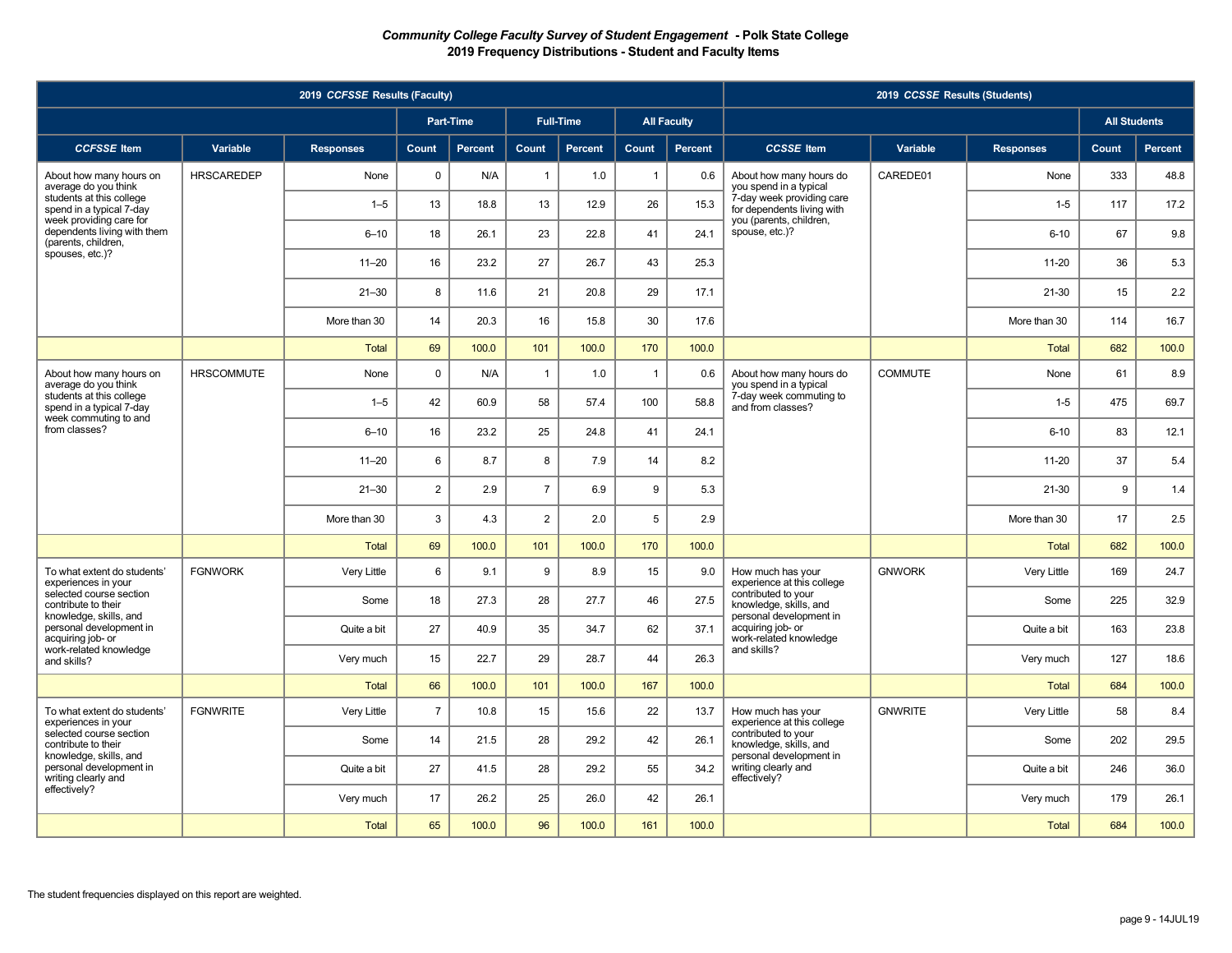|                                                                               |                  | 2019 CCFSSE Results (Faculty) |                |                  |                |                  |                |                    |                                                                     | 2019 CCSSE Results (Students) |                  |                     |         |
|-------------------------------------------------------------------------------|------------------|-------------------------------|----------------|------------------|----------------|------------------|----------------|--------------------|---------------------------------------------------------------------|-------------------------------|------------------|---------------------|---------|
|                                                                               |                  |                               |                | <b>Part-Time</b> |                | <b>Full-Time</b> |                | <b>All Faculty</b> |                                                                     |                               |                  | <b>All Students</b> |         |
| <b>CCFSSE</b> Item                                                            | Variable         | <b>Responses</b>              | Count          | <b>Percent</b>   | <b>Count</b>   | Percent          | <b>Count</b>   | <b>Percent</b>     | <b>CCSSE</b> Item                                                   | Variable                      | <b>Responses</b> | Count,              | Percent |
| To what extent do students'<br>experiences in your                            | <b>FGNSPEAK</b>  | Very Little                   | 5              | 7.6              | 12             | 12.4             | 17             | 10.4               | How much has your<br>experience at this college                     | <b>GNSPEAK</b>                | Very Little      | 103                 | 14.9    |
| selected course section<br>contribute to their                                |                  | Some                          | 18             | 27.3             | 23             | 23.7             | 41             | 25.2               | contributed to your<br>knowledge, skills, and                       |                               | Some             | 188                 | 27.4    |
| knowledge, skills, and<br>personal development in<br>speaking clearly and     |                  | Quite a bit                   | 27             | 40.9             | 38             | 39.2             | 65             | 39.9               | personal development in<br>speaking clearly and<br>effectively?     |                               | Quite a bit      | 237                 | 34.4    |
| effectively?                                                                  |                  | Very much                     | 16             | 24.2             | 24             | 24.7             | 40             | 24.5               |                                                                     |                               | Very much        | 160                 | 23.3    |
|                                                                               |                  | <b>Total</b>                  | 66             | 100.0            | 97             | 100.0            | 163            | 100.0              |                                                                     |                               | <b>Total</b>     | 687                 | 100.0   |
| To what extent do students'<br>experiences in your                            | <b>FGNANALY</b>  | Very Little                   | $\mathbf{1}$   | 1.5              | $\mathbf{1}$   | 1.0              | $\overline{2}$ | 1.2                | How much has your<br>experience at this college                     | <b>GNANALY</b>                | Very Little      | 52                  | 7.6     |
| selected course section<br>contribute to their                                |                  | Some                          | 12             | 17.9             | 9              | 8.9              | 21             | 12.5               | contributed to your<br>knowledge, skills, and                       |                               | Some             | 177                 | 25.8    |
| knowledge, skills, and<br>personal development in<br>thinking critically and  |                  | Quite a bit                   | 28             | 41.8             | 35             | 34.7             | 63             | 37.5               | personal development in<br>thinking critically and<br>analytically? |                               | Quite a bit      | 256                 | 37.3    |
| analytically?                                                                 |                  | Very much                     | 26             | 38.8             | 56             | 55.4             | 82             | 48.8               |                                                                     |                               | Very much        | 202                 | 29.3    |
|                                                                               |                  | <b>Total</b>                  | 67             | 100.0            | 101            | 100.0            | 168            | 100.0              |                                                                     |                               | <b>Total</b>     | 687                 | 100.0   |
| To what extent do students'<br>experiences in your                            | <b>FGNSOLVE</b>  | Very Little                   | 14             | 28.0             | 17             | 22.1             | 31             | 24.4               | How much has your<br>experience at this college                     | <b>GNSOLVE</b>                | Very Little      | 87                  | 12.6    |
| selected course section<br>contribute to their                                |                  | Some                          | 16             | 32.0             | 27             | 35.1             | 43             | 33.9               | contributed to your<br>knowledge, skills, and                       |                               | Some             | 165                 | 24.1    |
| knowledge, skills, and<br>personal development in<br>solving numerical        |                  | Quite a bit                   | 10             | 20.0             | 9              | 11.7             | 19             | 15.0               | personal development in<br>solving numerical<br>problems?           |                               | Quite a bit      | 273                 | 39.7    |
| problems?                                                                     |                  | Very much                     | 10             | 20.0             | 24             | 31.2             | 34             | 26.8               |                                                                     |                               | Very much        | 162                 | 23.5    |
|                                                                               |                  | <b>Total</b>                  | 50             | 100.0            | 77             | 100.0            | 127            | 100.0              |                                                                     |                               | <b>Total</b>     | 687                 | 100.0   |
| To what extent do students'<br>experiences in your                            | <b>FGNOTHERS</b> | Very Little                   | $\overline{7}$ | 10.4             | $\overline{7}$ | 7.0              | 14             | 8.4                | How much has your<br>experience at this college                     | <b>GNOTHERS</b>               | Very Little      | 81                  | 11.8    |
| selected course section<br>contribute to their                                |                  | Some                          | 14             | 20.9             | 15             | 15.0             | 29             | 17.4               | contributed to your<br>knowledge, skills, and                       |                               | Some             | 194                 | 28.2    |
| knowledge, skills, and<br>personal development in<br>working effectively with |                  | Quite a bit                   | 27             | 40.3             | 44             | 44.0             | 71             | 42.5               | personal development in<br>working effectively with<br>others?      |                               | Quite a bit      | 241                 | 35.1    |
| others?                                                                       |                  | Very much                     | 19             | 28.4             | 34             | 34.0             | 53             | 31.7               |                                                                     |                               | Very much        | 171                 | 24.9    |
|                                                                               |                  | <b>Total</b>                  | 67             | 100.0            | 100            | 100.0            | 167            | 100.0              |                                                                     |                               | Total            | 688                 | 100.0   |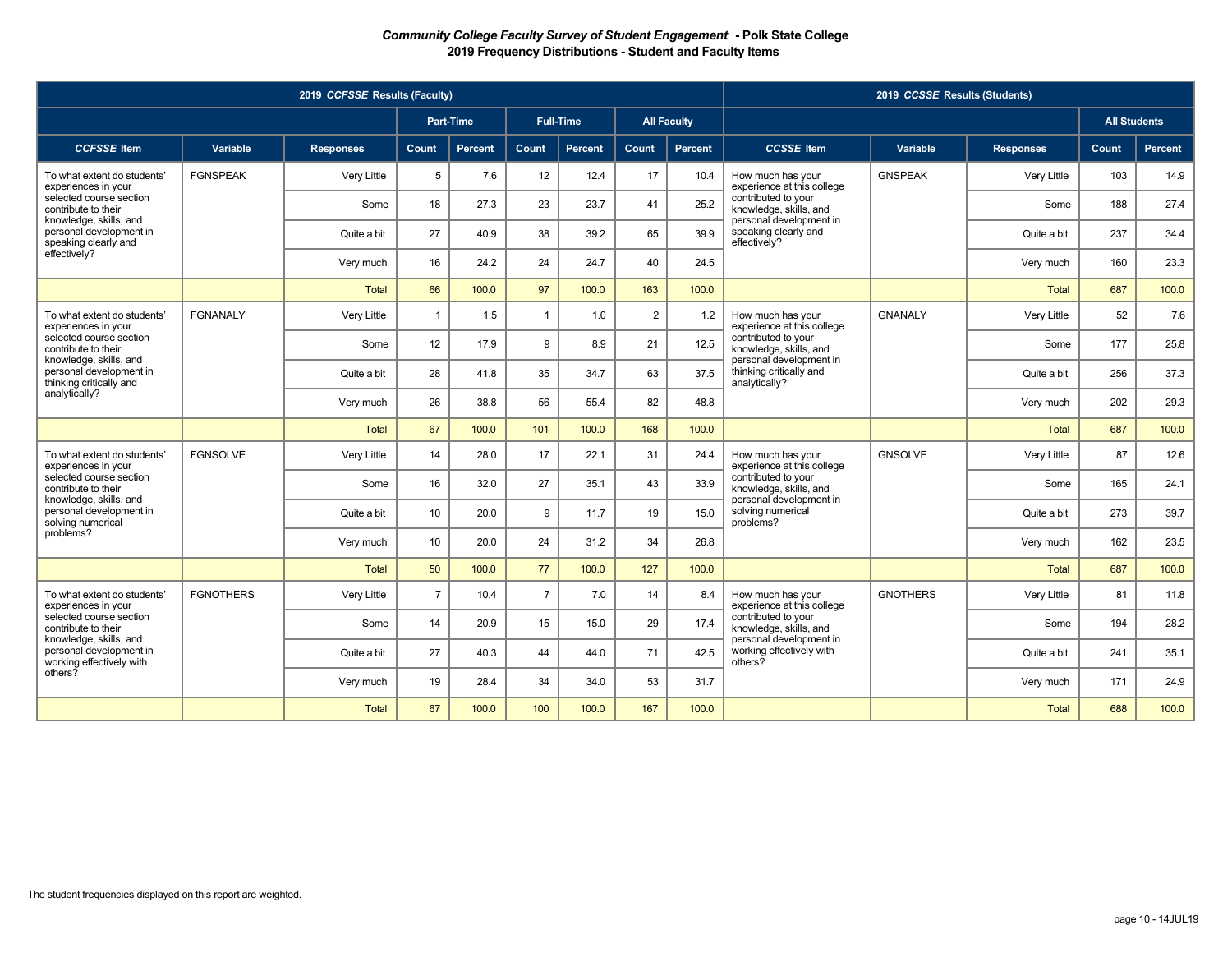|                                                                                |                     | 2019 CCFSSE Results (Faculty) |                |                  |                |                  |       |                    |                                                                               | 2019 CCSSE Results (Students) |                  |                     |         |
|--------------------------------------------------------------------------------|---------------------|-------------------------------|----------------|------------------|----------------|------------------|-------|--------------------|-------------------------------------------------------------------------------|-------------------------------|------------------|---------------------|---------|
|                                                                                |                     |                               |                | <b>Part-Time</b> |                | <b>Full-Time</b> |       | <b>All Faculty</b> |                                                                               |                               |                  | <b>All Students</b> |         |
| <b>CCFSSE</b> Item                                                             | Variable            | <b>Responses</b>              | Count          | <b>Percent</b>   | <b>Count</b>   | <b>Percent</b>   | Count | <b>Percent</b>     | <b>CCSSE</b> Item                                                             | Variable                      | <b>Responses</b> | Count,              | Percent |
| To what extent do students'<br>experiences in your                             | <b>FGNCARGOAL</b>   | Very Little                   | 12             | 18.5             | 15             | 15.6             | 27    | 16.8               | How much has your<br>experience at this college                               | <b>GNCARGOAL</b>              | Very Little      | 98                  | 14.3    |
| selected course section<br>contribute to their                                 |                     | Some                          | 19             | 29.2             | 38             | 39.6             | 57    | 35.4               | contributed to your<br>knowledge, skills, and                                 |                               | Some             | 211                 | 30.7    |
| knowledge, skills, and<br>personal development in<br>developing clearer career |                     | Quite a bit                   | 21             | 32.3             | 22             | 22.9             | 43    | 26.7               | personal development in<br>developing career goals?                           |                               | Quite a bit      | 203                 | 29.7    |
| qoals?                                                                         |                     | Very much                     | 13             | 20.0             | 21             | 21.9             | 34    | 21.1               |                                                                               |                               | Very much        | 174                 | 25.3    |
|                                                                                |                     | <b>Total</b>                  | 65             | 100.0            | 96             | 100.0            | 161   | 100.0              |                                                                               |                               | <b>Total</b>     | 686                 | 100.0   |
| To what extent do students'<br>experiences in your                             | <b>FGNGAINCAR</b>   | Very Little                   | 14             | 22.2             | 22             | 23.9             | 36    | 23.2               | How much has your<br>experience at this college                               | <b>GNGAINCAR</b>              | Very Little      | 144                 | 21.0    |
| selected course section<br>contribute to their                                 |                     | Some                          | 17             | 27.0             | 32             | 34.8             | 49    | 31.6               | contributed to your<br>knowledge, skills, and                                 |                               | Some             | 218                 | 31.7    |
| knowledge, skills, and<br>personal development in<br>gaining information about |                     | Quite a bit                   | 21             | 33.3             | 21             | 22.8             | 42    | 27.1               | personal development in<br>gaining information about<br>career opportunities? |                               | Quite a bit      | 170                 | 24.8    |
| career opportunities?                                                          |                     | Very much                     | 11             | 17.5             | 17             | 18.5             | 28    | 18.1               |                                                                               |                               | Very much        | 155                 | 22.5    |
|                                                                                |                     | <b>Total</b>                  | 63             | 100.0            | 92             | 100.0            | 155   | 100.0              |                                                                               |                               | <b>Total</b>     | 688                 | 100.0   |
| How often do you refer<br>students to academic                                 | <b>REFACADADV</b>   | Never                         | $\overline{2}$ | 3.0              | $\overline{1}$ | 1.0              | 3     | 1.8                | How often have you used<br>academic advising/planning                         | <b>FREQACAD</b>               | Never            | 100                 | 14.7    |
| advising/planning?                                                             |                     | Rarely                        | 9              | 13.6             | 16             | 16.5             | 25    | 15.3               | during the current<br>academic year?                                          |                               | 1 time           | 171                 | 25.2    |
|                                                                                |                     | Sometimes                     | 37             | 56.1             | 44             | 45.4             | 81    | 49.7               |                                                                               |                               | 2-4 times        | 298                 | 44.0    |
|                                                                                |                     | Often                         | 18             | 27.3             | 36             | 37.1             | 54    | 33.1               |                                                                               |                               | 5 or more times  | 110                 | 16.2    |
|                                                                                |                     | Total                         | 66             | 100.0            | 97             | 100.0            | 163   | 100.0              |                                                                               |                               | <b>Total</b>     | 678                 | 100.0   |
| How often do you refer<br>students to career                                   | <b>REFCARCOUNSL</b> | Never                         | 3              | 4.9              | 9              | 9.9              | 12    | 7.9                | How often have you used<br>career counseling during                           | <b>FREQCACOU</b>              | Never            | 419                 | 62.3    |
| counseling?                                                                    |                     | Rarely                        | 19             | 31.1             | 33             | 36.3             | 52    | 34.2               | the current academic year?                                                    |                               | 1 time           | 151                 | 22.4    |
|                                                                                |                     | Sometimes                     | 31             | 50.8             | 36             | 39.6             | 67    | 44.1               |                                                                               |                               | 2-4 times        | 81                  | 12.1    |
|                                                                                |                     | Often                         | 8              | 13.1             | 13             | 14.3             | 21    | 13.8               |                                                                               |                               | 5 or more times  | 22                  | 3.2     |
|                                                                                |                     | Total                         | 61             | 100.0            | 91             | 100.0            | 152   | 100.0              |                                                                               |                               | <b>Total</b>     | 673                 | 100.0   |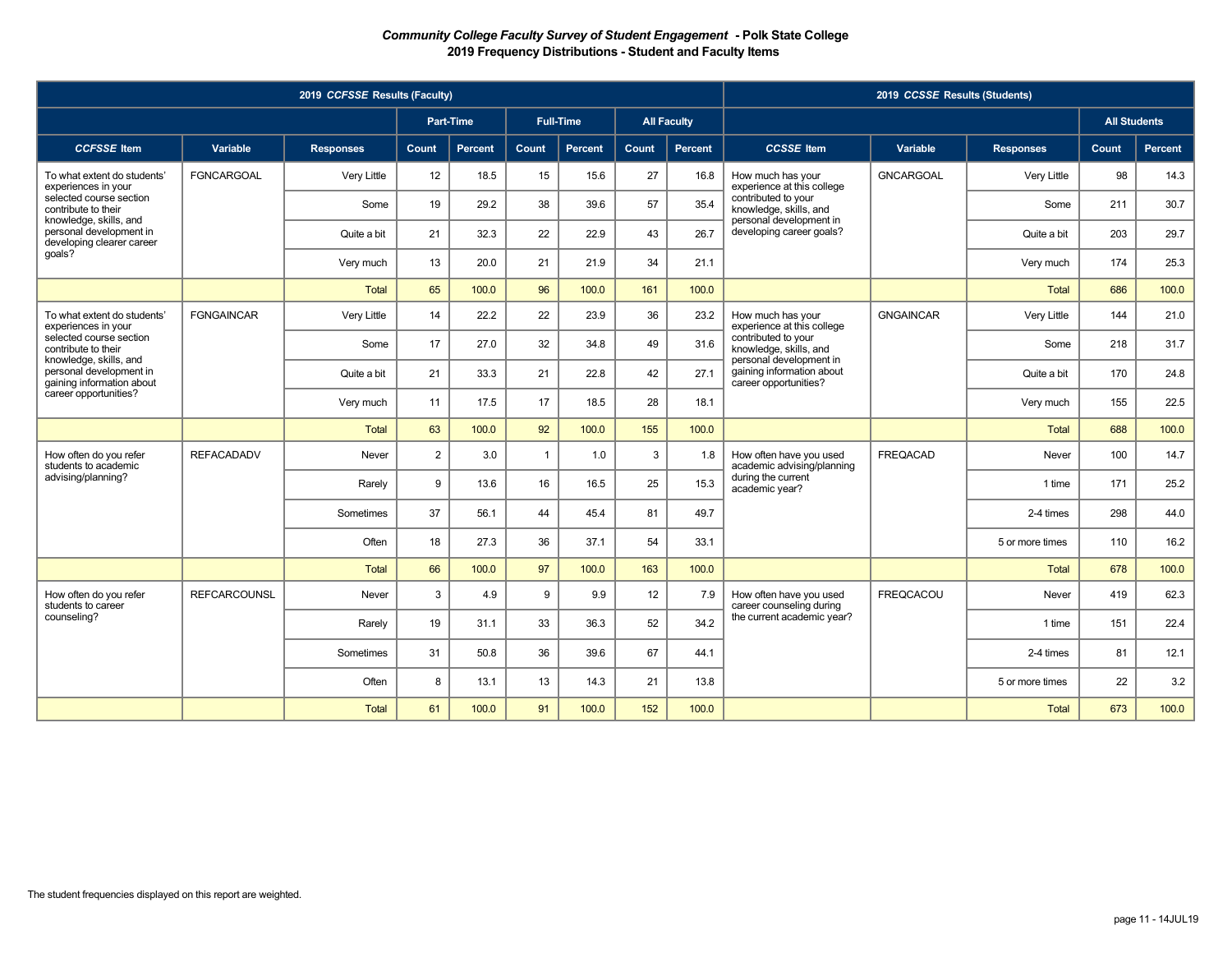|                                                     |                    | 2019 CCFSSE Results (Faculty) |                |                  |                |                  |                |                    |                                                       | 2019 CCSSE Results (Students) |                  |                     |         |
|-----------------------------------------------------|--------------------|-------------------------------|----------------|------------------|----------------|------------------|----------------|--------------------|-------------------------------------------------------|-------------------------------|------------------|---------------------|---------|
|                                                     |                    |                               |                | <b>Part-Time</b> |                | <b>Full-Time</b> |                | <b>All Faculty</b> |                                                       |                               |                  | <b>All Students</b> |         |
| <b>CCFSSE</b> Item                                  | Variable           | <b>Responses</b>              | <b>Count</b>   | Percent          | Count          | Percent          | Count          | Percent            | <b>CCSSE</b> Item                                     | Variable                      | <b>Responses</b> | Count               | Percent |
| How often do you refer<br>students to job placement | <b>REFJOBPL</b>    | Never                         | $\overline{7}$ | 12.3             | 23             | 25.0             | 30             | 20.1               | How often have you used<br>job placement services     | <b>FREQJOBPL</b>              | Never            | 609                 | 91.4    |
| assistance?                                         |                    | Rarely                        | 26             | 45.6             | 40             | 43.5             | 66             | 44.3               | during the current<br>academic year?                  |                               | 1 time           | 32                  | 4.8     |
|                                                     |                    | Sometimes                     | 19             | 33.3             | 26             | 28.3             | 45             | 30.2               |                                                       |                               | 2-4 times        | 16                  | 2.4     |
|                                                     |                    | Often                         | 5              | 8.8              | 3              | 3.3              | 8              | 5.4                |                                                       |                               | 5 or more times  | 9                   | 1.4     |
|                                                     |                    | <b>Total</b>                  | 57             | 100.0            | 92             | 100.0            | 149            | 100.0              |                                                       |                               | Total            | 666                 | 100.0   |
| How often do you refer<br>students to peer or other | <b>REFTUTOR</b>    | Never                         | $\overline{2}$ | 3.0              | $\overline{2}$ | 2.0              | $\overline{4}$ | 2.4                | How often have you used<br>peer or other tutoring     | <b>FREQTUTOR</b>              | Never            | 378                 | 56.7    |
| tutoring?                                           |                    | Rarely                        | 11             | 16.7             | 9              | 9.2              | 20             | 12.2               | during the current<br>academic year?                  |                               | 1 time           | 102                 | 15.3    |
|                                                     |                    | Sometimes                     | 20             | 30.3             | 33             | 33.7             | 53             | 32.3               |                                                       |                               | 2-4 times        | 110                 | 16.4    |
|                                                     |                    | Often                         | 33             | 50.0             | 54             | 55.1             | 87             | 53.0               |                                                       |                               | 5 or more times  | 77                  | $11.5$  |
|                                                     |                    | <b>Total</b>                  | 66             | 100.0            | 98             | 100.0            | 164            | 100.0              |                                                       |                               | Total            | 667                 | 100.0   |
| How often do you refer<br>students to skill labs    | <b>REFSKLLAB</b>   | Never                         | $\overline{1}$ | 1.5              | 5              | 5.3              | 6              | 3.7                | How often have you used<br>skill labs (writing, math, | <b>FREQLAB</b>                | Never            | 446                 | 66.7    |
| (writing, math, etc.)?                              |                    | Rarely                        | 10             | 15.2             | 17             | 17.9             | 27             | 16.8               | etc.) during the current<br>academic year?            |                               | 1 time           | 59                  | 8.8     |
|                                                     |                    | Sometimes                     | 23             | 34.8             | 32             | 33.7             | 55             | 34.2               |                                                       |                               | 2-4 times        | 104                 | 15.6    |
|                                                     |                    | Often                         | 32             | 48.5             | 41             | 43.2             | 73             | 45.3               |                                                       |                               | 5 or more times  | 59                  | 8.8     |
|                                                     |                    | <b>Total</b>                  | 66             | 100.0            | 95             | 100.0            | 161            | 100.0              |                                                       |                               | Total            | 668                 | 100.0   |
| How often do you refer<br>students to child care?   | <b>REFCHLDCARE</b> | Never                         | 29             | 52.7             | 44             | 62.0             | 73             | 57.9               | How often have you used<br>child care during the      | <b>FREQCHLD</b>               | Never            | 628                 | 94.1    |
|                                                     |                    | Rarely                        | 22             | 40.0             | 23             | 32.4             | 45             | 35.7               | current academic year?                                |                               | 1 time           | 14                  | 2.1     |
|                                                     |                    | Sometimes                     | $\overline{4}$ | 7.3              | $\overline{4}$ | 5.6              | 8              | 6.3                |                                                       |                               | 2-4 times        | 20                  | 3.0     |
|                                                     |                    | Often                         | $\Omega$       | N/A              | $\mathbf 0$    | N/A              | $\mathbf 0$    | N/A                |                                                       |                               | 5 or more times  | 6                   | 0.8     |
|                                                     |                    | Total                         | 55             | 100.0            | 71             | 100.0            | 126            | 100.0              |                                                       |                               | Total            | 668                 | 100.0   |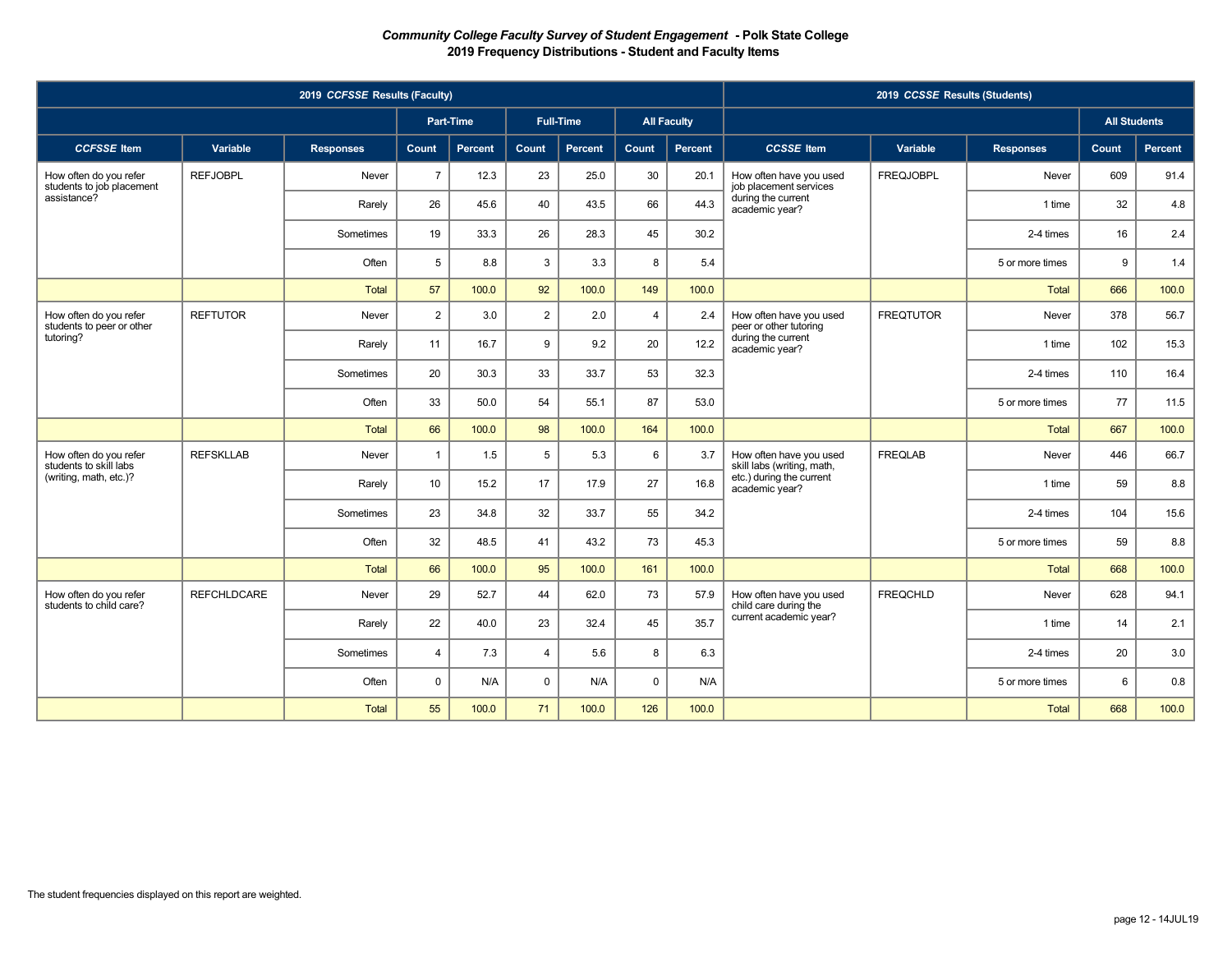|                                                                  | 2019 CCSSE Results (Students) |                                      |                |         |       |         |                    |         |                                                                                                                   |                  |                  |                     |         |
|------------------------------------------------------------------|-------------------------------|--------------------------------------|----------------|---------|-------|---------|--------------------|---------|-------------------------------------------------------------------------------------------------------------------|------------------|------------------|---------------------|---------|
|                                                                  |                               | <b>Full-Time</b><br><b>Part-Time</b> |                |         |       |         | <b>All Faculty</b> |         |                                                                                                                   |                  |                  | <b>All Students</b> |         |
| <b>CCFSSE</b> Item                                               | Variable                      | <b>Responses</b>                     | <b>Count</b>   | Percent | Count | Percent | Count              | Percent | <b>CCSSE</b> Item                                                                                                 | Variable         | <b>Responses</b> | Count               | Percent |
| How often do you refer<br>students to financial aid<br>advising? | <b>REFFINAID</b>              | Never                                | $\overline{7}$ | 11.1    | 8     | 8.2     | 15                 | 9.4     | How often have you used<br>financial aid advising during<br>the current academic year?                            | <b>FREQFAADV</b> | Never            | 218                 | 32.7    |
|                                                                  |                               | Rarely                               | 17             | 27.0    | 23    | 23.7    | 40                 | 25.0    |                                                                                                                   |                  | 1 time           | 117                 | 17.5    |
|                                                                  |                               | Sometimes                            | 28             | 44.4    | 46    | 47.4    | 74                 | 46.3    |                                                                                                                   |                  | 2-4 times        | 199                 | 29.7    |
|                                                                  |                               | Often                                | 11             | 17.5    | 20    | 20.6    | 31                 | 19.4    |                                                                                                                   |                  | 5 or more times  | 134                 | 20.1    |
|                                                                  |                               | <b>Total</b>                         | 63             | 100.0   | 97    | 100.0   | 160                | 100.0   |                                                                                                                   |                  | <b>Total</b>     | 668                 | 100.0   |
| How often do you refer<br>students to computer labs?             | <b>REFCOMPLAB</b>             | Never                                | 5              | 8.1     | 13    | 13.8    | 18                 | 11.5    | How often have you used<br>the computer lab during the<br>current academic year?                                  | <b>FREQCOMLB</b> | Never            | 281                 | 42.2    |
|                                                                  |                               | Rarely                               | 13             | 21.0    | 13    | 13.8    | 26                 | 16.7    |                                                                                                                   |                  | 1 time           | 97                  | 14.5    |
|                                                                  |                               | Sometimes                            | 27             | 43.5    | 44    | 46.8    | 71                 | 45.5    |                                                                                                                   |                  | 2-4 times        | 143                 | 21.4    |
|                                                                  |                               | Often                                | 17             | 27.4    | 24    | 25.5    | 41                 | 26.3    |                                                                                                                   |                  | 5 or more times  | 146                 | 21.9    |
|                                                                  |                               | <b>Total</b>                         | 62             | 100.0   | 94    | 100.0   | 156                | 100.0   |                                                                                                                   |                  | Total            | 667                 | 100.0   |
| How often do you refer<br>students to student                    | <b>REFSTUORG</b>              | Never                                | 15             | 23.8    | 12    | 12.9    | 27                 | 17.3    | How often have you used<br>student organizations<br>during the current<br>academic year?                          | <b>FREQSTORG</b> | Never            | 495                 | 74.1    |
| organizations                                                    |                               | Rarely                               | 20             | 31.7    | 28    | 30.1    | 48                 | 30.8    |                                                                                                                   |                  | 1 time           | 64                  | 9.6     |
|                                                                  |                               | Sometimes                            | 18             | 28.6    | 36    | 38.7    | 54                 | 34.6    |                                                                                                                   |                  | 2-4 times        | 66                  | 9.9     |
|                                                                  |                               | Often                                | 10             | 15.9    | 17    | 18.3    | 27                 | 17.3    |                                                                                                                   |                  | 5 or more times  | 43                  | 6.4     |
|                                                                  |                               | <b>Total</b>                         | 63             | 100.0   | 93    | 100.0   | 156                | 100.0   |                                                                                                                   |                  | <b>Total</b>     | 668                 | 100.0   |
| How often do you refer<br>students to transfer                   | <b>REFTRANSADV</b>            | Never                                | 11             | 17.7    | 13    | 14.1    | 24                 | 15.6    | <b>FREQTRADV</b><br>How often have you used<br>transfer advising/planning<br>during the current<br>academic year? |                  | Never            | 393                 | 59.4    |
| advising/planning?                                               |                               | Rarely                               | 19             | 30.6    | 30    | 32.6    | 49                 | 31.8    |                                                                                                                   |                  | 1 time           | 147                 | 22.3    |
|                                                                  |                               | Sometimes                            | 25             | 40.3    | 35    | 38.0    | 60                 | 39.0    |                                                                                                                   |                  | 2-4 times        | 91                  | 13.8    |
|                                                                  |                               | Often                                | $\overline{7}$ | 11.3    | 14    | 15.2    | 21                 | 13.6    |                                                                                                                   |                  | 5 or more times  | 30                  | 4.5     |
|                                                                  |                               | <b>Total</b>                         | 62             | 100.0   | 92    | 100.0   | 154                | 100.0   |                                                                                                                   |                  | Total            | 661                 | 100.0   |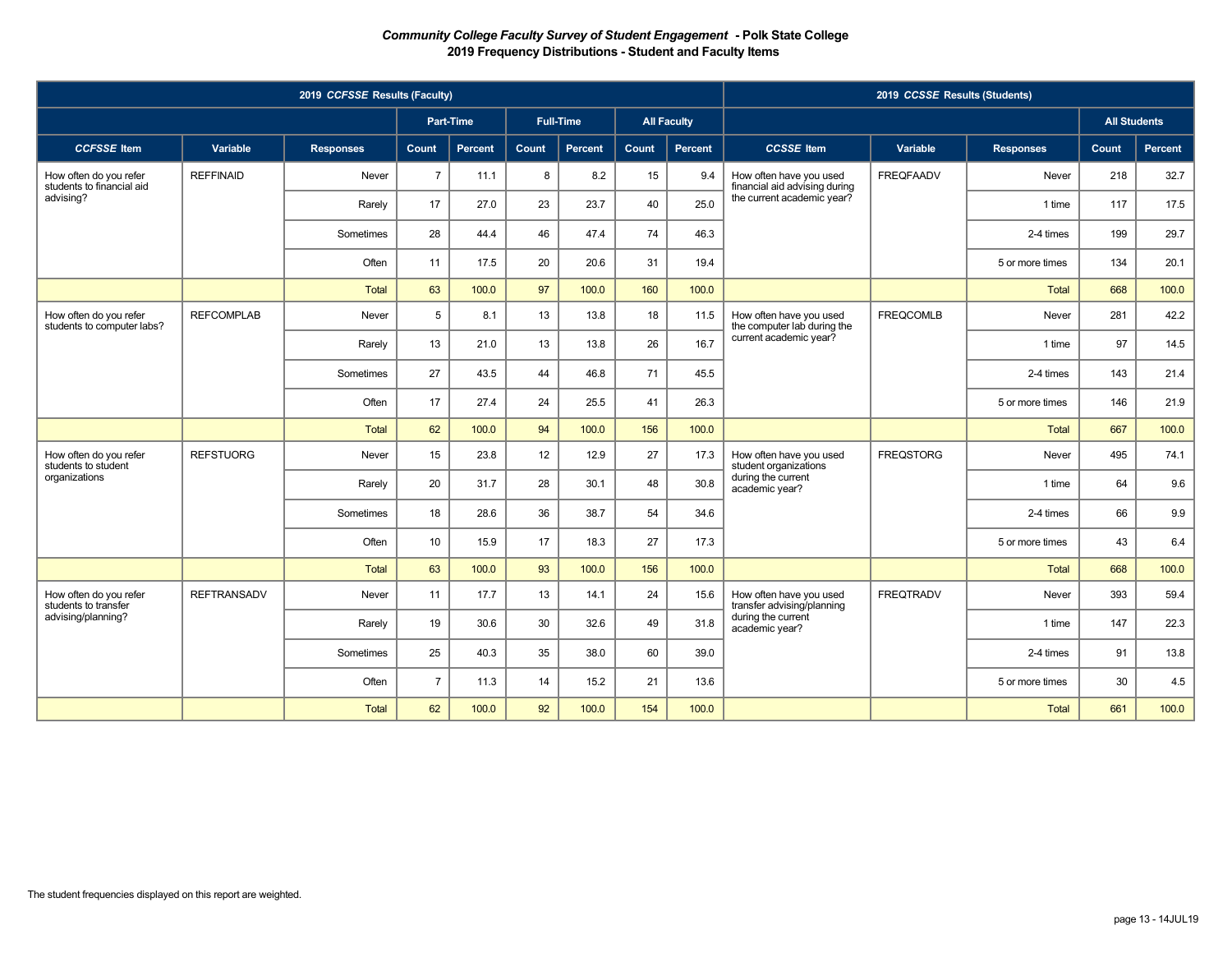| 2019 CCFSSE Results (Faculty)                      |                     |                  |                |         |                  |                |                |                    | 2019 CCSSE Results (Students)                                                                                |                     |                  |       |                     |  |
|----------------------------------------------------|---------------------|------------------|----------------|---------|------------------|----------------|----------------|--------------------|--------------------------------------------------------------------------------------------------------------|---------------------|------------------|-------|---------------------|--|
|                                                    |                     |                  | Part-Time      |         | <b>Full-Time</b> |                |                | <b>All Faculty</b> |                                                                                                              |                     |                  |       | <b>All Students</b> |  |
| <b>CCFSSE</b> Item                                 | Variable            | <b>Responses</b> | Count          | Percent | Count            | <b>Percent</b> | Count          | Percent            | <b>CCSSE</b> Item                                                                                            | Variable            | <b>Responses</b> | Count | Percent             |  |
| How often do you refer<br>students to library      | <b>REFLIBRARY</b>   | Never            | $\overline{1}$ | 1.5     | 5                | 5.1            | 6              | 3.7                | How often have you used<br>library resources and                                                             | <b>FREQLIB</b>      | Never            | 182   | 27.5                |  |
| resources and services?                            |                     | Rarely           | 6              | 9.1     | 13               | 13.3           | 19             | 11.6               | services during the current<br>academic year?                                                                |                     | 1 time           | 90    | 13.5                |  |
|                                                    |                     | Sometimes        | 23             | 34.8    | 30               | 30.6           | 53             | 32.3               |                                                                                                              |                     | 2-4 times        | 186   | 28.0                |  |
|                                                    |                     | Often            | 36             | 54.5    | 50               | 51.0           | 86             | 52.4               |                                                                                                              |                     | 5 or more times  | 207   | 31.1                |  |
|                                                    |                     | <b>Total</b>     | 66             | 100.0   | 98               | 100.0          | 164            | 100.0              |                                                                                                              |                     | Total            | 664   | 100.0               |  |
| How often do you refer<br>students to services for | <b>REFDISABL</b>    | Never            | 3              | 4.8     | 3                | 3.2            | 6              | 3.8                | How often have you used<br>services for students with                                                        | <b>FREQDISABSVC</b> | Never            | 616   | 91.4                |  |
| students with disabilities?                        |                     | Rarely           | 18             | 28.6    | 27               | 28.4           | 45             | 28.5               | disabilities during the<br>current academic year?                                                            |                     | 1 time           | 18    | 2.7                 |  |
|                                                    |                     | Sometimes        | 25             | 39.7    | 54               | 56.8           | 79             | 50.0               |                                                                                                              |                     | 2-4 times        | 26    | 3.9                 |  |
|                                                    |                     | Often            | 17             | 27.0    | 11               | 11.6           | 28             | 17.7               |                                                                                                              |                     | 5 or more times  | 13    | 2.0                 |  |
|                                                    |                     | <b>Total</b>     | 63             | 100.0   | 95               | 100.0          | 158            | 100.0              |                                                                                                              |                     | Total            | 674   | 100.0               |  |
| How often do you refer<br>students to services for | <b>REFMILVET</b>    | Never            | 12             | 20.3    | 10               | 10.6           | 22             | 14.4               | How often have you used<br>services for active military<br>and veterans during the<br>current academic year? | <b>FREQMILSVCS</b>  | Never            | 628   | 94.0                |  |
| active military and<br>veterans?                   |                     | Rarely           | 20             | 33.9    | 38               | 40.4           | 58             | 37.9               |                                                                                                              |                     | 1 time           | 13    | 1.9                 |  |
|                                                    |                     | Sometimes        | 18             | 30.5    | 38               | 40.4           | 56             | 36.6               |                                                                                                              |                     | 2-4 times        | 13    | 1.9                 |  |
|                                                    |                     | Often            | 9              | 15.3    | 8                | 8.5            | 17             | 11.1               |                                                                                                              |                     | 5 or more times  | 15    | 2.2                 |  |
|                                                    |                     | <b>Total</b>     | 59             | 100.0   | 94               | 100.0          | 153            | 100.0              |                                                                                                              |                     | <b>Total</b>     | 668   | 100.0               |  |
| How important do you<br>believe academic           | <b>SIGACADADV</b>   | Not at all       | $\mathbf 0$    | N/A     | $\mathbf{1}$     | 1.0            | $\overline{1}$ | 0.6                | How important is academic<br>advising/planning to you at<br>this college?                                    | <b>IMPACAD</b>      | Not at all       | 39    | 6.2                 |  |
| advising/planning is to<br>students?               |                     | Somewhat         | 3              | 4.4     | $\overline{7}$   | 7.0            | 10             | 6.0                |                                                                                                              |                     | Somewhat         | 132   | 20.8                |  |
|                                                    |                     | Very             | 65             | 95.6    | 92               | 92.0           | 157            | 93.5               |                                                                                                              |                     | Very             | 462   | 73.0                |  |
|                                                    |                     | <b>Total</b>     | 68             | 100.0   | 100              | 100.0          | 168            | 100.0              |                                                                                                              |                     | <b>Total</b>     | 633   | 100.0               |  |
| How important do you<br>believe career counseling  | <b>SIGCARCOUNSL</b> | Not at all       | $\mathbf 0$    | N/A     | 3                | 3.0            | 3              | 1.8                | How important is career<br>counseling to you at this<br>college?                                             | <b>IMPCACOU</b>     | Not at all       | 132   | 21.8                |  |
| is to students?                                    |                     | Somewhat         | 13             | 19.1    | 16               | 16.0           | 29             | 17.3               |                                                                                                              |                     | Somewhat         | 181   | 29.7                |  |
|                                                    |                     | Very             | 55             | 80.9    | 81               | 81.0           | 136            | 81.0               |                                                                                                              |                     | Very             | 296   | 48.6                |  |
|                                                    |                     | <b>Total</b>     | 68             | 100.0   | 100              | 100.0          | 168            | 100.0              |                                                                                                              |                     | <b>Total</b>     | 609   | 100.0               |  |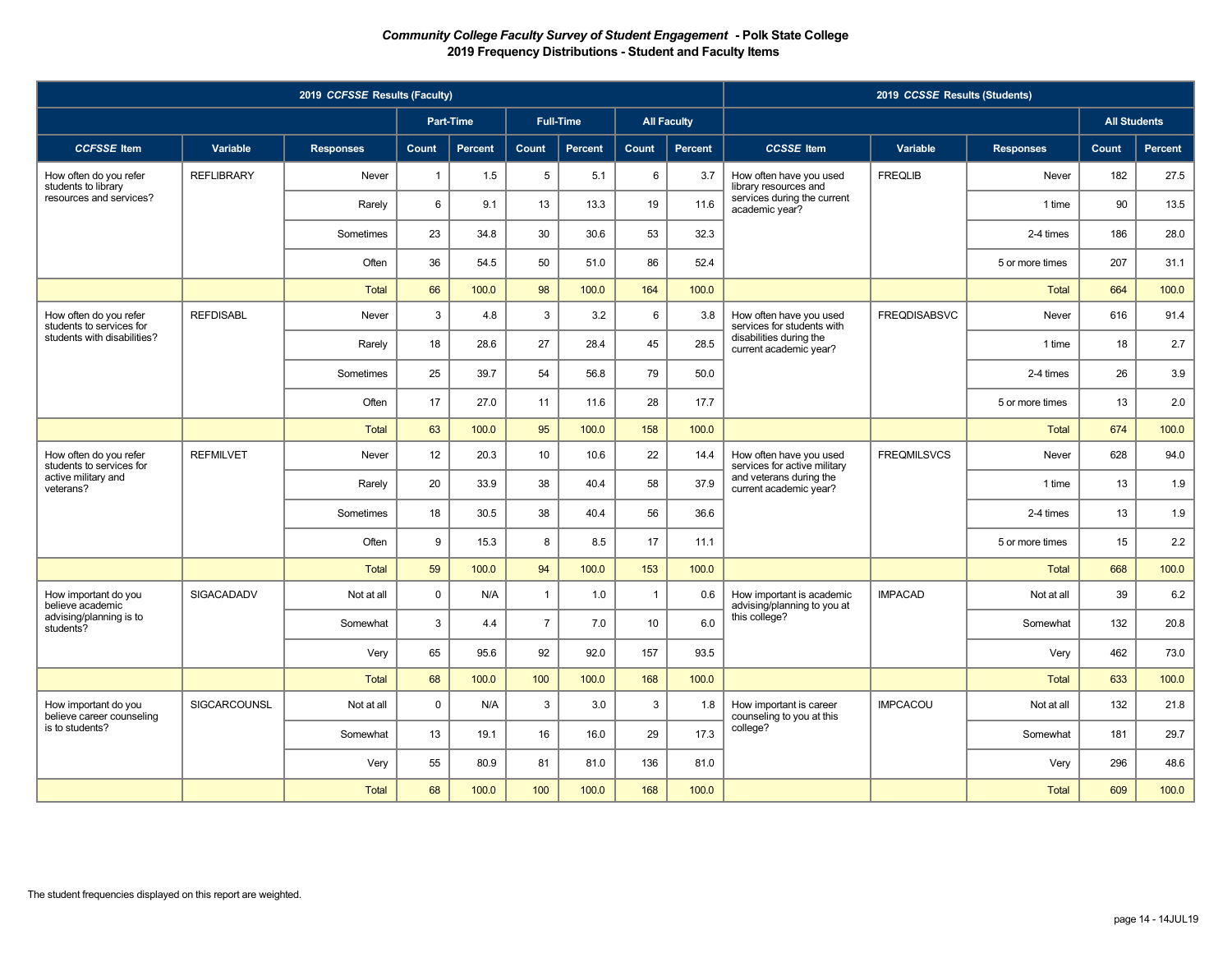| 2019 CCFSSE Results (Faculty)                                               |                    |                  |                |                |                |                  |                |                    | 2019 CCSSE Results (Students)                                                    |                 |                  |          |                     |      |
|-----------------------------------------------------------------------------|--------------------|------------------|----------------|----------------|----------------|------------------|----------------|--------------------|----------------------------------------------------------------------------------|-----------------|------------------|----------|---------------------|------|
|                                                                             |                    |                  |                | Part-Time      |                | <b>Full-Time</b> |                | <b>All Faculty</b> |                                                                                  |                 |                  |          | <b>All Students</b> |      |
| <b>CCFSSE</b> Item                                                          | Variable           | <b>Responses</b> | Count          | <b>Percent</b> | Count          | <b>Percent</b>   | Count          | <b>Percent</b>     | <b>CCSSE</b> Item                                                                | Variable        | <b>Responses</b> | Count    | <b>Percent</b>      |      |
| How important do you<br>believe job placement<br>assistance is to students? | <b>SIGJOBPL</b>    | Not at all       | $\mathbf 0$    | N/A            | $\overline{4}$ | 4.0              | $\overline{4}$ | 2.4                | How important is job<br>placement assistance to                                  | <b>IMPJOBPL</b> | Not at all       | 221      | 36.8                |      |
|                                                                             |                    | Somewhat         | 18             | 26.5           | 27             | 27.0             | 45             | 26.8               | you at this college?                                                             |                 | Somewhat         | 172      | 28.6                |      |
|                                                                             |                    | Very             | 50             | 73.5           | 69             | 69.0             | 119            | 70.8               |                                                                                  |                 | Very             | 208      | 34.6                |      |
|                                                                             |                    | <b>Total</b>     | 68             | 100.0          | 100            | 100.0            | 168            | 100.0              |                                                                                  |                 | <b>Total</b>     | 601      | 100.0               |      |
| How important do you<br>believe peer or other                               | <b>SIGTUTOR</b>    | Not at all       | $\mathbf 0$    | N/A            | $\overline{1}$ | 1.0              | $\overline{1}$ | 0.6                | How important is peer or<br>other tutoring to you at this                        | <b>IMPTUTOR</b> | Not at all       | 124      | 20.3                |      |
| tutoring is to students?                                                    |                    | Somewhat         | 21             | 31.3           | 10             | 10.0             | 31             | 18.6               | college?                                                                         |                 | Somewhat         | 184      | 30.2                |      |
|                                                                             |                    | Very             | 46             | 68.7           | 89             | 89.0             | 135            | 80.8               |                                                                                  |                 | Very             | 302      | 49.5                |      |
|                                                                             |                    | <b>Total</b>     | 67             | 100.0          | 100            | 100.0            | 167            | 100.0              |                                                                                  |                 | <b>Total</b>     | 611      | 100.0               |      |
| How important do you<br>believe skill labs (writing,                        | <b>SIGSKLLAB</b>   | Not at all       | $\overline{1}$ | 1.5            | $\overline{2}$ | 2.0              | 3              | 1.8                | How important are skill labs<br>(writing, math, etc.) to you<br>at this college? | <b>IMPLAB</b>   | Not at all       | 163      | 27.1                |      |
| math, etc.) are to students?                                                |                    | Somewhat         | 10             | 14.7           | 8              | 8.0              | 18             | 10.7               |                                                                                  |                 | Somewhat         | 178      | 29.6                |      |
|                                                                             |                    | Very             | 57             | 83.8           | 90             | 90.0             | 147            | 87.5               |                                                                                  |                 | Very             | 261      | 43.3                |      |
|                                                                             |                    | <b>Total</b>     | 68             | 100.0          | 100            | 100.0            | 168            | 100.0              |                                                                                  |                 | <b>Total</b>     | 603      | 100.0               |      |
| How important do you<br>believe child care is to                            | <b>SIGCHLDCARE</b> | Not at all       | 6              | 8.8            | $\overline{7}$ | 7.1              | 13             | 7.8                | <b>IMPCHLD</b><br>How important is child care<br>to you at this college?         |                 | Not at all       | 308      | 51.4                |      |
| students?                                                                   |                    | Somewhat         | 27             | 39.7           | 42             | 42.4             | 69             | 41.3               |                                                                                  |                 | Somewhat         | 109      | 18.2                |      |
|                                                                             |                    | Very             | 35             | 51.5           | 50             | 50.5             | 85             | 50.9               |                                                                                  |                 | Very             | 182      | 30.4                |      |
|                                                                             |                    | <b>Total</b>     | 68             | 100.0          | 99             | 100.0            | 167            | 100.0              |                                                                                  |                 | <b>Total</b>     | 599      | 100.0               |      |
| How important do you<br>believe financial aid                               | <b>SIGFINAID</b>   | Not at all       | $\mathbf 0$    | N/A            | $\overline{1}$ | 1.0              | $\overline{1}$ | 0.6                | How important is financial<br>aid advising to you at this                        | <b>IMPFAADV</b> | Not at all       | 106      | 17.0                |      |
| advising is to students?                                                    |                    |                  | Somewhat       | 9              | 13.4           | 9                | 9.0            | 18                 | 10.8                                                                             | college?        |                  | Somewhat | 89                  | 14.3 |
|                                                                             |                    | Very             | 58             | 86.6           | 90             | 90.0             | 148            | 88.6               |                                                                                  |                 | Very             | 427      | 68.6                |      |
|                                                                             |                    | <b>Total</b>     | 67             | 100.0          | 100            | 100.0            | 167            | 100.0              |                                                                                  |                 | <b>Total</b>     | 622      | 100.0               |      |
| How important do you<br>believe computer labs are                           | <b>SIGCOMPLAB</b>  | Not at all       | $\mathbf 0$    | N/A            | $\overline{1}$ | 1.0              | $\overline{1}$ | 0.6                | How important are<br>computer labs to you at this<br>college?                    | <b>IMPCOMLB</b> | Not at all       | 127      | 20.8                |      |
| to students?                                                                |                    | Somewhat         | 18             | 26.5           | 27             | 27.0             | 45             | 26.8               |                                                                                  |                 | Somewhat         | 175      | 28.7                |      |
|                                                                             |                    | Very             | 50             | 73.5           | 72             | 72.0             | 122            | 72.6               |                                                                                  |                 | Very             | 307      | 50.5                |      |
|                                                                             |                    | <b>Total</b>     | 68             | 100.0          | 100            | 100.0            | 168            | 100.0              |                                                                                  |                 | <b>Total</b>     | 609      | 100.0               |      |